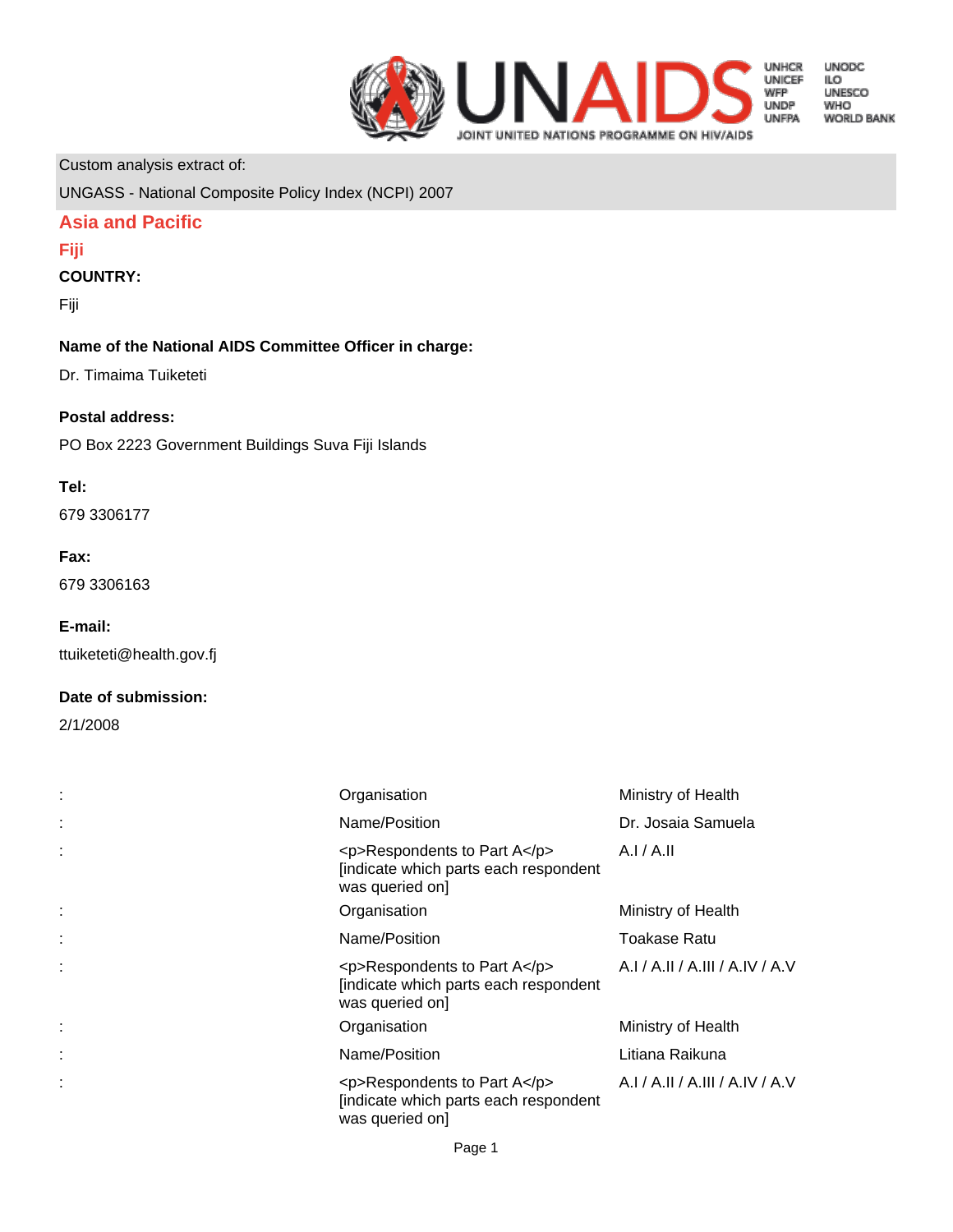|   | Organisation                                                                             | Department of Women             |
|---|------------------------------------------------------------------------------------------|---------------------------------|
|   | Name/Position                                                                            | Lusa Qereqeretabua              |
|   | <p>Respondents to Part A</p><br>[indicate which parts each respondent<br>was queried on] | A.I / A.II / A.III / A.IV / A.V |
| ÷ | Organisation                                                                             | Ministry of Youth and Sports    |
|   | Name/Position                                                                            | Tarusila Bradburgh              |
|   | <p>Respondents to Part A</p><br>[indicate which parts each respondent<br>was queried on] | A.I / A.II / A.III / A.IV / A.V |
| t | Organisation                                                                             | <b>FRWM</b>                     |
|   | Name/Position                                                                            | Jessica Evans                   |
|   | <p>Respondents to Part B</p><br>[indicate which parts each respondent<br>was queried on] | B.I / B.II / B.III / B.IV       |
| ÷ | Organisation                                                                             | <b>PACASO</b>                   |
|   | Name/Position                                                                            | Luisa Tora                      |
|   | <p>Respondents to Part B</p><br>[indicate which parts each respondent<br>was queried on] | B.I / B.II / B.III / B.IV       |
| : | Organisation                                                                             | <b>SWAN Fiji</b>                |
|   | Name/Position                                                                            | Jope Gandi                      |
|   | <p>Respondents to Part B</p><br>[indicate which parts each respondent<br>was queried on] | B.I / B.II / B.III / B.IV       |
|   | Organisation                                                                             | <b>Equal Ground Pacific</b>     |
|   | Name/Position                                                                            | Mosese Walesi                   |
|   | <p>Respondents to Part B</p><br>[indicate which parts each respondent<br>was queried on] | B.I / B.II / B.III / B.IV       |
|   | Organisation                                                                             | <b>RFHAF</b>                    |
|   | Name/Position                                                                            | Saula Tukana                    |
|   | <p>Respondents to Part B</p><br>[indicate which parts each respondent<br>was queried on] | B.I/B.II/B.III/B.IV             |
|   | Organisation                                                                             | Women's Action for Change       |
|   | Name/Position                                                                            | Noelene Nabulivou               |
|   | <p>Respondents to Part B</p><br>[indicate which parts each respondent<br>was queried on] | B.I / B.II / B.III / B.IV       |
| ÷ | Organisation                                                                             | AIDS Task Force Fiji            |
|   | Name/Position                                                                            | Jane Keith-Reid                 |
|   | <p>Respondents to Part B</p><br>[indicate which parts each respondent<br>was queried on] | B.I / B.II / B.III / B.IV       |
|   | Organisation                                                                             | <b>APLF</b>                     |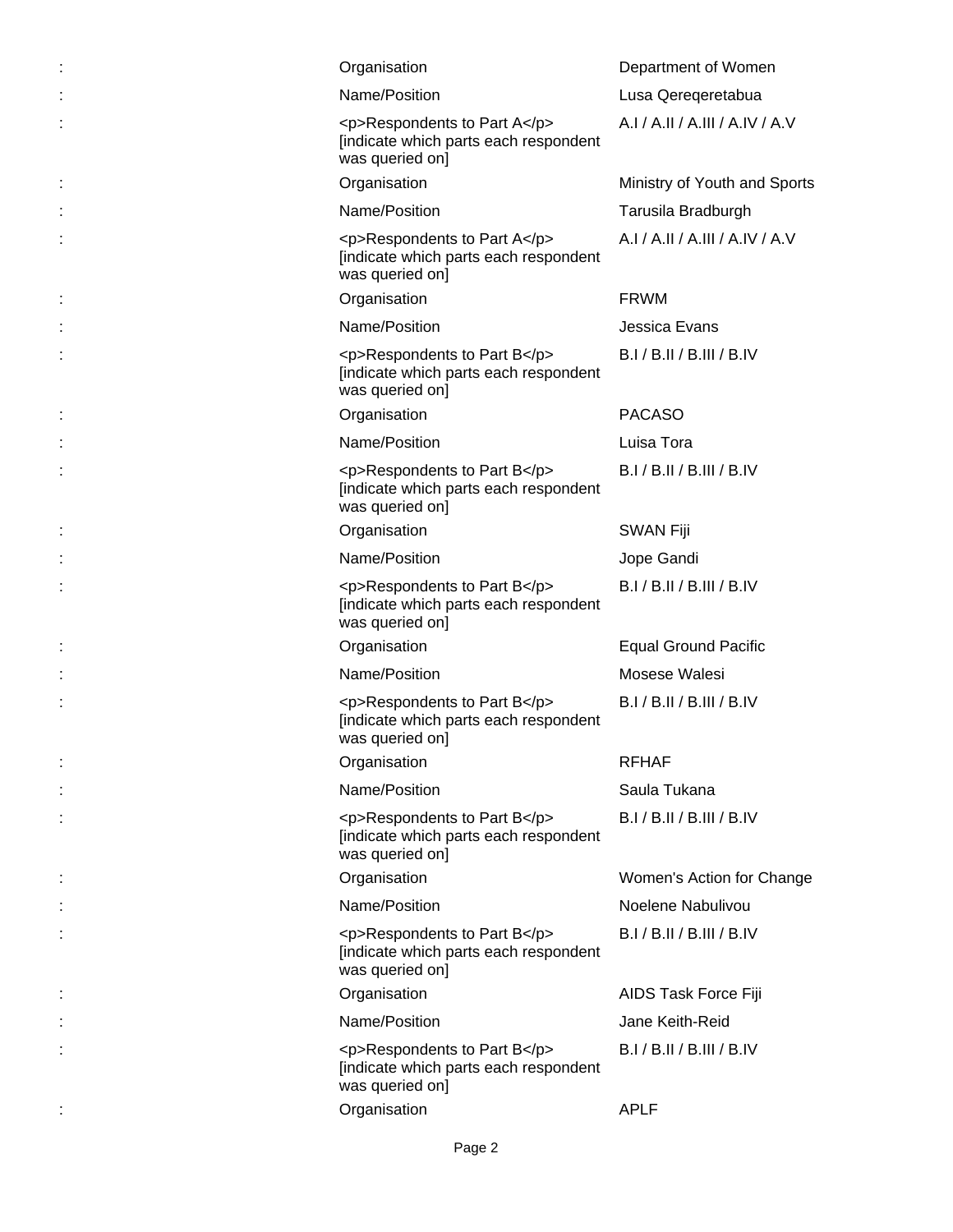| ÷         | Name/Position                                                                            | Steven Vete |
|-----------|------------------------------------------------------------------------------------------|-------------|
| ÷         | <p>Respondents to Part B</p><br>[indicate which parts each respondent<br>was queried on] | B.I/B.II    |
| Position: | Full time/Part time                                                                      | Full time   |
| Position: | Full time/Part time                                                                      | Full time   |
| Position: | Full time/Part time                                                                      | Full time   |
| Position: | Full time/Part time                                                                      | Full time   |
| Position: | Full time/Part time                                                                      | Full time   |

# **1. Has the country developed a national multisectoral strategy/action framework to combat AIDS?**

Yes

# **IF YES, period covered:**

2007-2011

# **1.1 How long has the country had a multisectoral strategy/action framework?**

18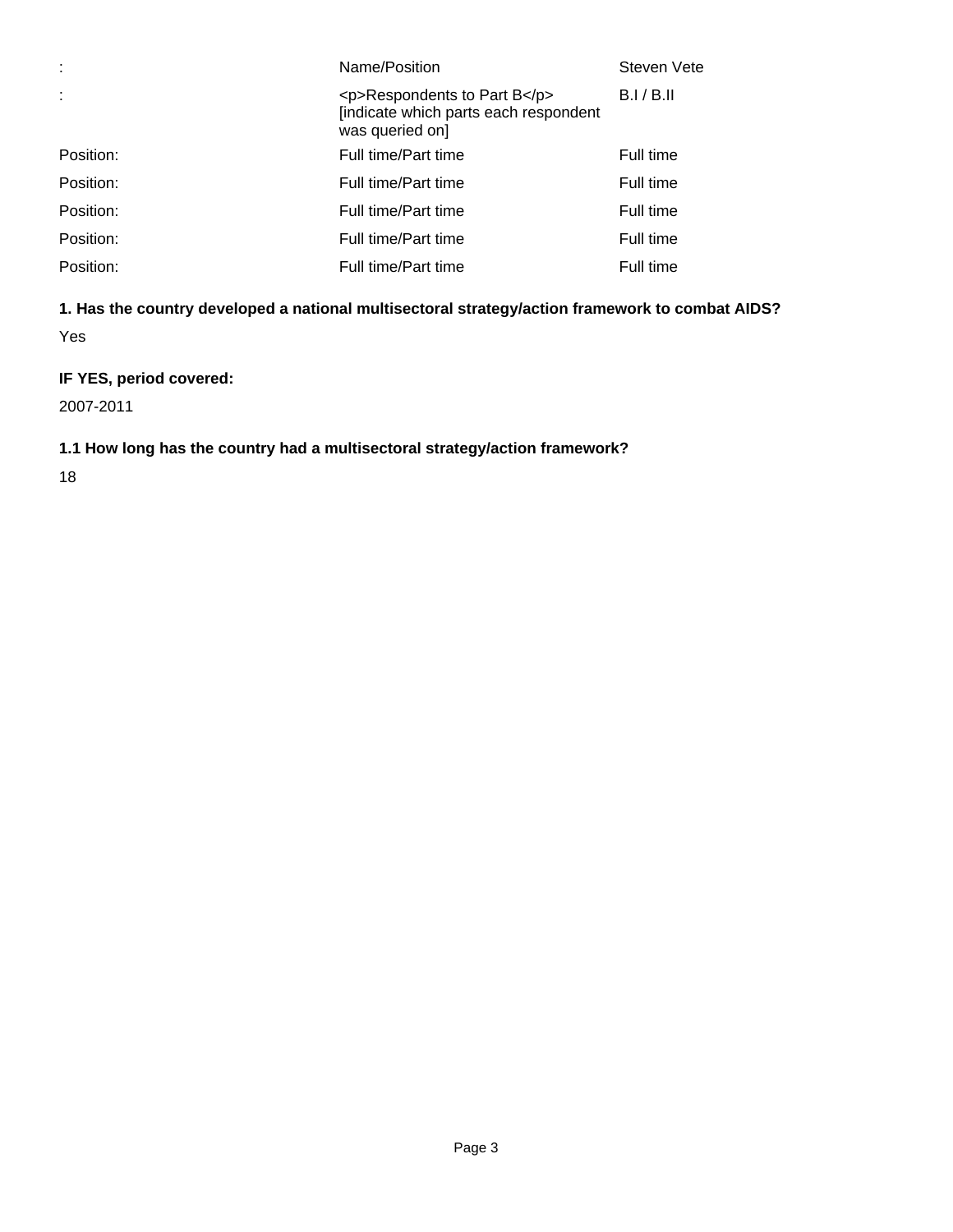### **1.2 Which sectors are included in the multisectoral strategy/action framework with a specific HIV budget for their activities?**

| Health:              | <b>Strategy/Action framework</b> | Yes       |
|----------------------|----------------------------------|-----------|
| Health:              | <b>Earmarked budget</b>          | Yes       |
| Education:           | <b>Strategy/Action framework</b> | Yes       |
| Education:           | <b>Earmarked budget</b>          | No        |
| Labour:              | <b>Strategy/Action framework</b> | Yes       |
| Labour:              | <b>Earmarked budget</b>          | <b>No</b> |
| Transportation:      | <b>Strategy/Action framework</b> | No        |
| Transportation:      | <b>Earmarked budget</b>          | No        |
| Military/Police:     | <b>Strategy/Action framework</b> | Yes       |
| Military/Police:     | <b>Earmarked budget</b>          | No        |
| Women:               | <b>Strategy/Action framework</b> | Yes       |
| Women:               | <b>Earmarked budget</b>          | <b>No</b> |
| Young people:        | <b>Strategy/Action framework</b> | No        |
| Young people:        | <b>Earmarked budget</b>          | Yes       |
| Agriculture:         | <b>Strategy/Action framework</b> | No        |
| Agriculture:         | <b>Earmarked budget</b>          | <b>No</b> |
| Finance:             | <b>Strategy/Action framework</b> | No        |
| Finance:             | <b>Earmarked budget</b>          | <b>No</b> |
| Human Resources:     | <b>Strategy/Action framework</b> | No        |
| Human Resources:     | <b>Earmarked budget</b>          | No        |
| Justice:             | <b>Strategy/Action framework</b> | Yes       |
| Justice:             | <b>Earmarked budget</b>          | <b>No</b> |
| Minerals and Energy: | <b>Strategy/Action framework</b> | No        |
| Minerals and Energy: | <b>Earmarked budget</b>          | <b>No</b> |
| Planning:            | <b>Strategy/Action framework</b> | No        |
| Planning:            | <b>Earmarked budget</b>          | No        |
| Public Works:        | <b>Strategy/Action framework</b> | No        |
| Public Works:        | <b>Earmarked budget</b>          | No        |
| Tourism:             | <b>Strategy/Action framework</b> | No        |
| Tourism:             | <b>Earmarked budget</b>          | No        |
| Trade and Industry:  | <b>Strategy/Action framework</b> | No        |
| Trade and Industry:  | <b>Earmarked budget</b>          | No        |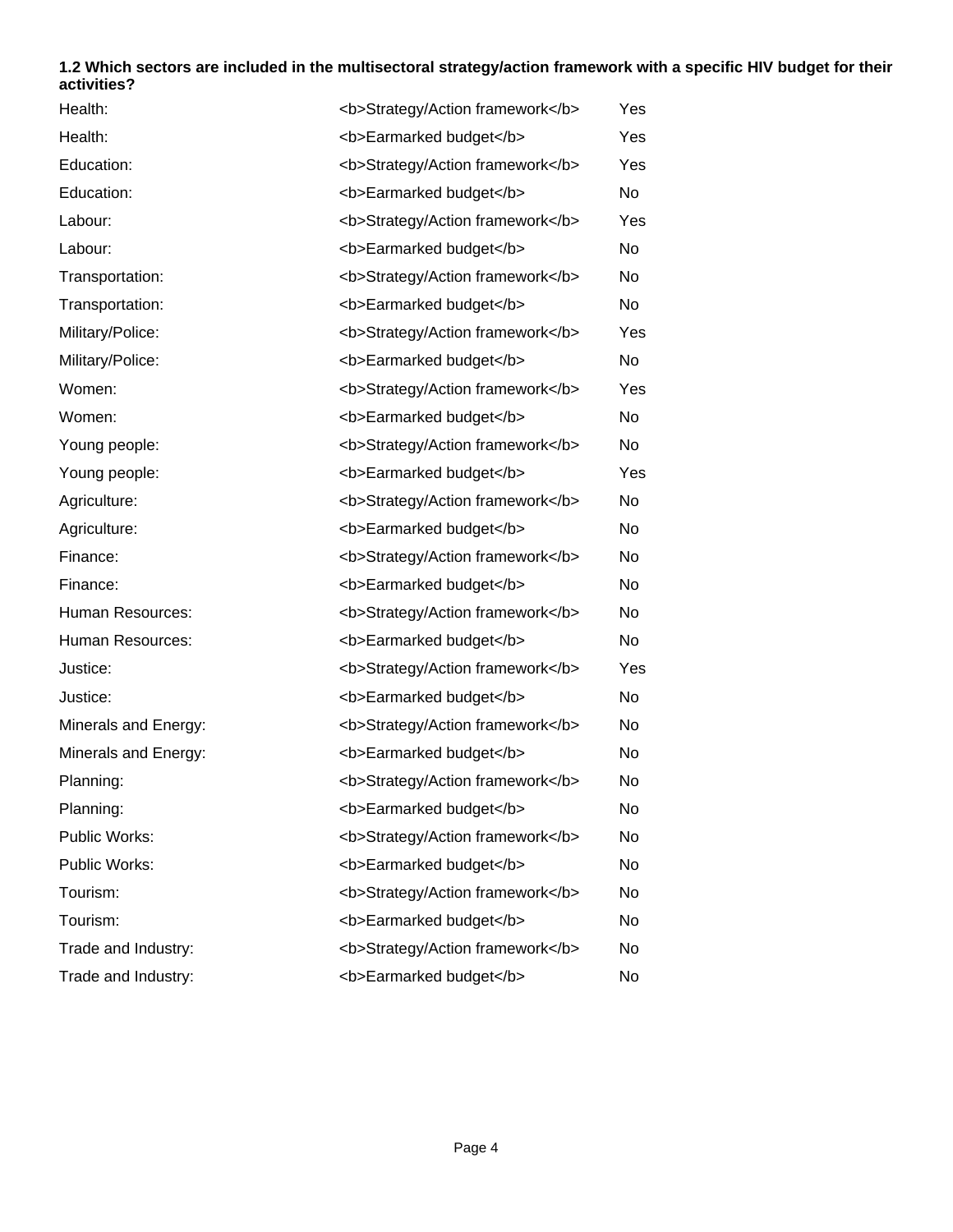## **1.3 Does the multisectoral strategy/action framework address the following target populations, settings and cross-cutting issues?**

| a. Women and girls:                                                      | Yes |
|--------------------------------------------------------------------------|-----|
| b. Young women/young men:                                                | Yes |
| c. Specific vulnerable sub-<br>populations <font size="0.2">[3]</font> : | Yes |
| d. Orphans and other vulnerable<br>children:                             | Yes |
| e. Workplace:                                                            | Yes |
| f. Schools:                                                              | Yes |
| g. Prisons:                                                              | Yes |
| h. HIV, AIDS and poverty:                                                | Yes |
| <i>i.</i> Human rights protection:                                       | Yes |
| j. Involvement of people living with HIV:                                | Yes |
| k. Addressing stigma and<br>discrimination:                              | Yes |
| I. Gender empowerment and/or gender<br>equality:                         | Yes |

## **1.4 Were target populations identified through a process of a needs assessment or needs analysis?**

No

### **IF NO, how were target populations identified?**

Statistical and epidemiological analyses, and best practices.

#### **1.5 What are the target populations in the country?**

young people (in and out of school), unifromed services, women and girls, MSM, sex workers, street kids, wheelbarrow boys, prisoners, health care workers, PLWHA, employees in work places.

#### **1.6 Does the multisectoral strategy/action framework include an operational plan?**

Yes

### **1.7 Does the multisectoral strategy/action framework or operational plan include:**

| a. Formal programme goals? :                            | Yes. |
|---------------------------------------------------------|------|
| b. Clear targets and/or milestones? :                   | Yes. |
| c. Detailed budget of costs per<br>programmatic area? : | Yes. |
| d. Indications of funding sources?:                     | Yes. |
| e. Monitoring and Evaluation<br>framework?:             | Yes. |

# **1.8 Has the country ensured "full involvement and participation" of civil society<font size=0.4>[4]</font> in the development**

#### **of the multisectoral strategy/action framework?**

Active involvement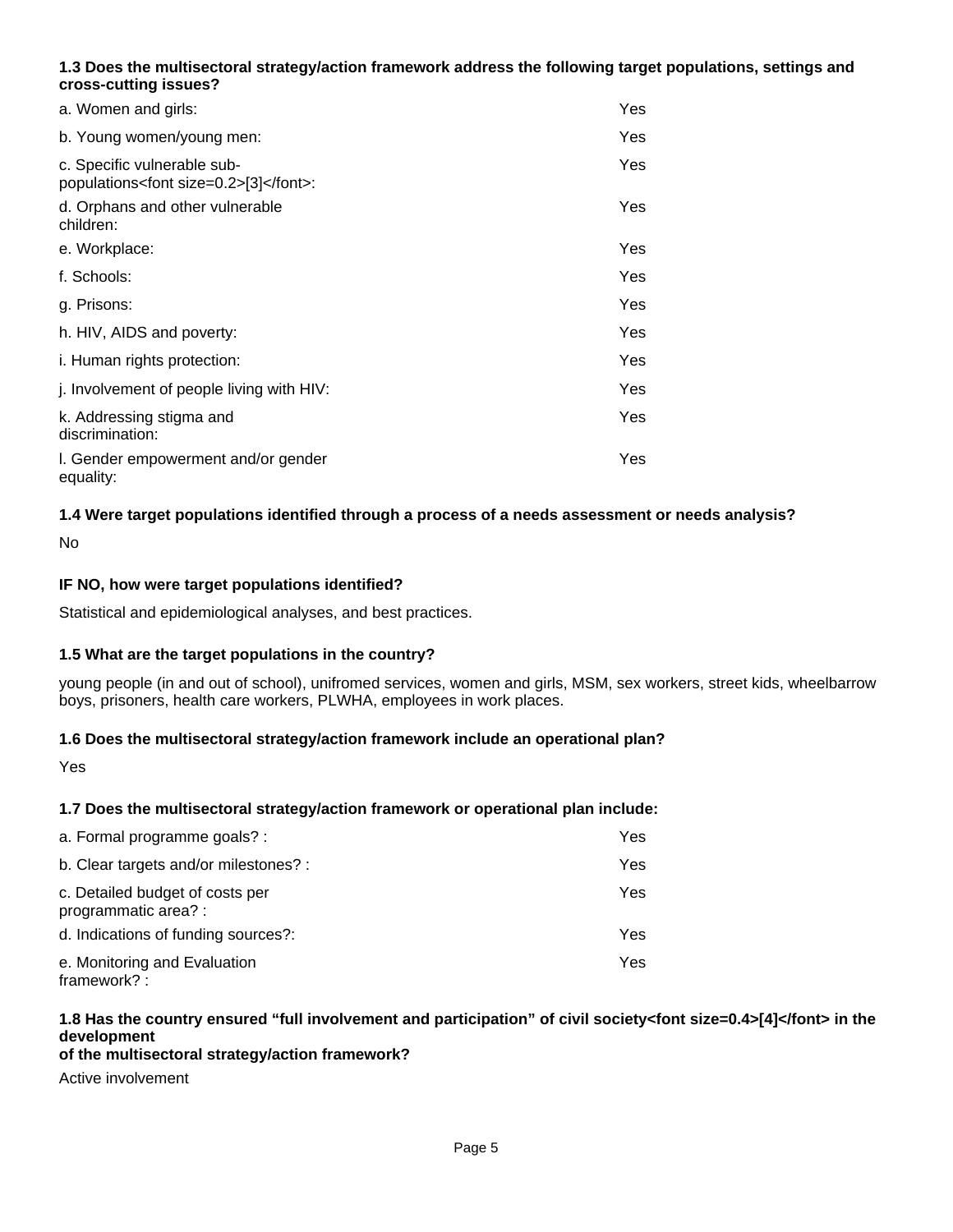#### **IF active involvement, briefly explain how this was done:**

All the civil society stakeholders were invited to the design of the national strategic plan. They were given the opportunity to review the plan before it was finalised.

#### **1.9 Has the multisectoral strategy/action framework been endorsed by most external Development Partners (bi-laterals; multi-laterals)?**

Yes

#### **1.10 Have external Development Partners (bi-laterals; multi-laterals) aligned and harmonized their HIV and AIDS programmes to the national multisectoral strategy/action framework?**

Yes, all partners

**2. Has the country integrated HIV and AIDS into its general development plans such as:** 

- **a) National Development Plans,**
- **b) Common Country Assessments/United Nations Development Assistance Framework,**
- **c) Poverty Reduction Strategy Papers,**
- **d) Sector Wide Approach?**

Yes

### **2.1 IF YES, in which development plans is policy support for HIV and AIDS integrated?**

a) National Development Plans:

#### **2.2 IF YES, which policy areas below are included in these development plans?**

| <b>HIV Prevention:</b>                                                                                             | <b>Development Plans</b> | a) |
|--------------------------------------------------------------------------------------------------------------------|--------------------------|----|
| Treatment for opportunistic infections:                                                                            | <b>Development Plans</b> | a) |
| Antiretroviral therapy:                                                                                            | <b>Development Plans</b> | a) |
| Care and support (including social<br>security or other schemes):                                                  | <b>Development Plans</b> | a) |
| AIDS impact alleviation:                                                                                           | <b>Development Plans</b> | a) |
| Reduction of <b>gender</b><br>inequalities as they relate to HIV<br>prevention/treatment, care and/or<br>support:  | <b>Development Plans</b> | a) |
| Reduction of <b>income</b><br>inequalities as they relate to HIV<br>prevention/treatment, care and /or<br>support: | <b>Development Plans</b> | a) |
| Reduction of stigma and discrimination: <b>Development Plans</b>                                                   |                          | a) |
| Women's economic empowerment<br>(e.g. access to credit, access to land,                                            | <b>Development Plans</b> | a) |

training):

## **3. Has the country evaluated the impact of HIV and AIDS on its socio-economic development for planning purposes?**

No

#### **4. Does the country have a strategy/action framework for addressing HIV and**

**AIDS issues among its national uniformed services such as military, police, peacekeepers, prison staff, etc?** Yes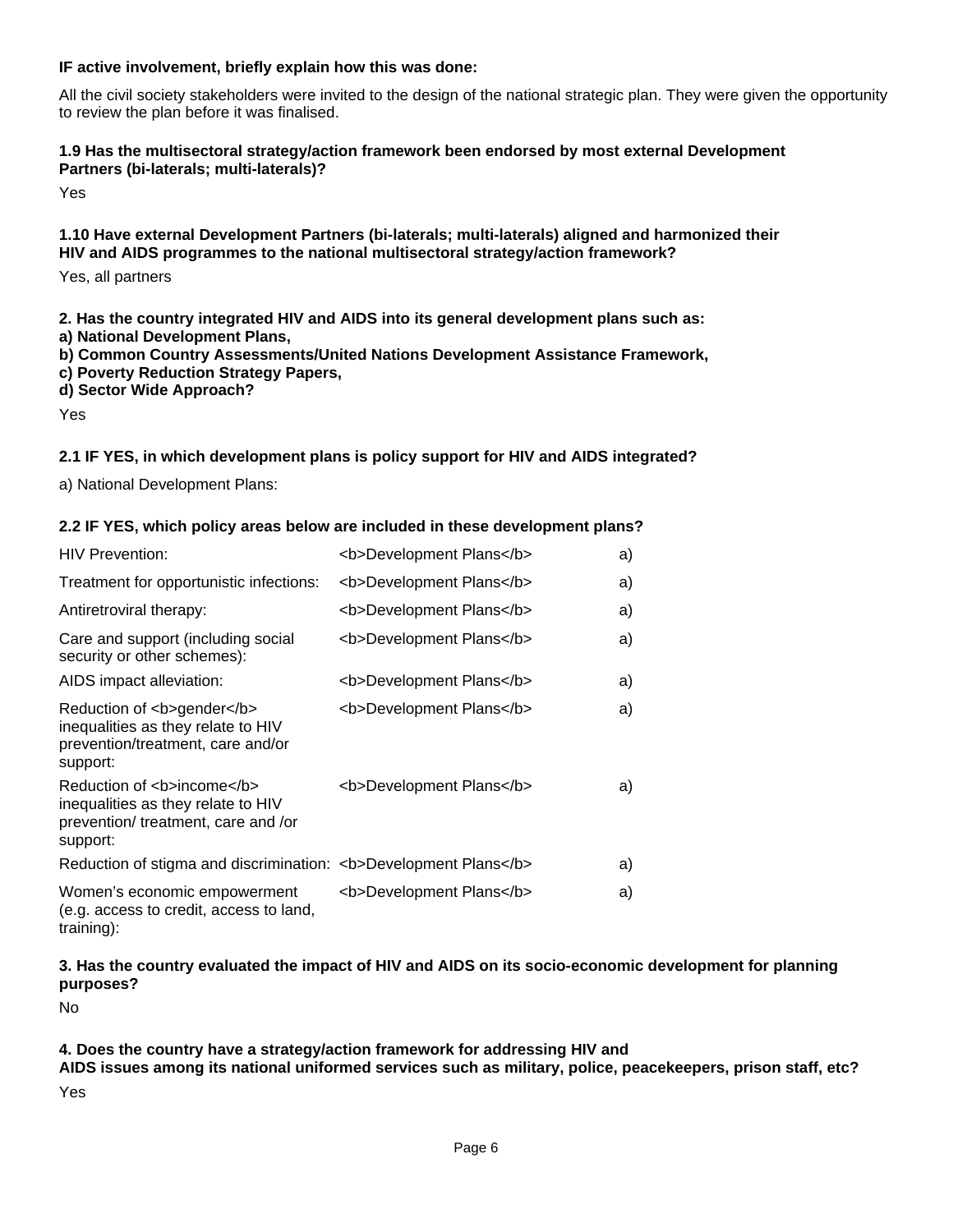### **4.1 IF YES, which of the following programmes have been implemented beyond the pilot stage to reach a significant proportion of one or more uniformed services?**

| Behavioural change communication:   | Yes |
|-------------------------------------|-----|
| Condom provision :                  | Yes |
| HIV testing and counselling $(*)$ : | Yes |
| STI services :                      | Yes |
| Treatment:                          | Yes |
| Care and support :                  | Yes |

# **(\*)If HIV testing and counselling has been implemented for uniformed services beyond the pilot stage, what is the approach taken? <br>**

## **Is it voluntary or mandatory (e.g. at enrolment)? Briefly explain:**

HIV test is generally voluntary however, there are instances when it is mandatory to have a HIV test eg. for overseas deployment such as police and military peace keeping duties.

#### **5. Has the country followed up on commitments towards universal access made during the High-Level AIDS Review in June 2006?**

Yes

**5.1 Has the National Strategic Plan/operational plan and national AIDS budget been revised accordingly?**

Yes

# **5.2 Have the estimates of the size of the main target population sub-groups been updated?**

No

### **5.3 Are there reliable estimates and projected future needs of the number of adults and children requiring antiretroviral therapy?**

Estimates and projected needs

# **5.4 Is HIV and AIDS programme coverage being monitored?**

Yes

# **(a) IF YES, is coverage monitored by sex (male, female)?**

Yes

# **(b) IF YES, is coverage monitored by population sub-groups?**

Yes

# **IF YES, which population sub-groups?**

ANC mothers, military and police officers, STI clients, young people

# **(c) IF YES, is coverage monitored by geographical area?**

Yes

# **IF YES, at which levels (provincial, district, other)?**

provincial, district, national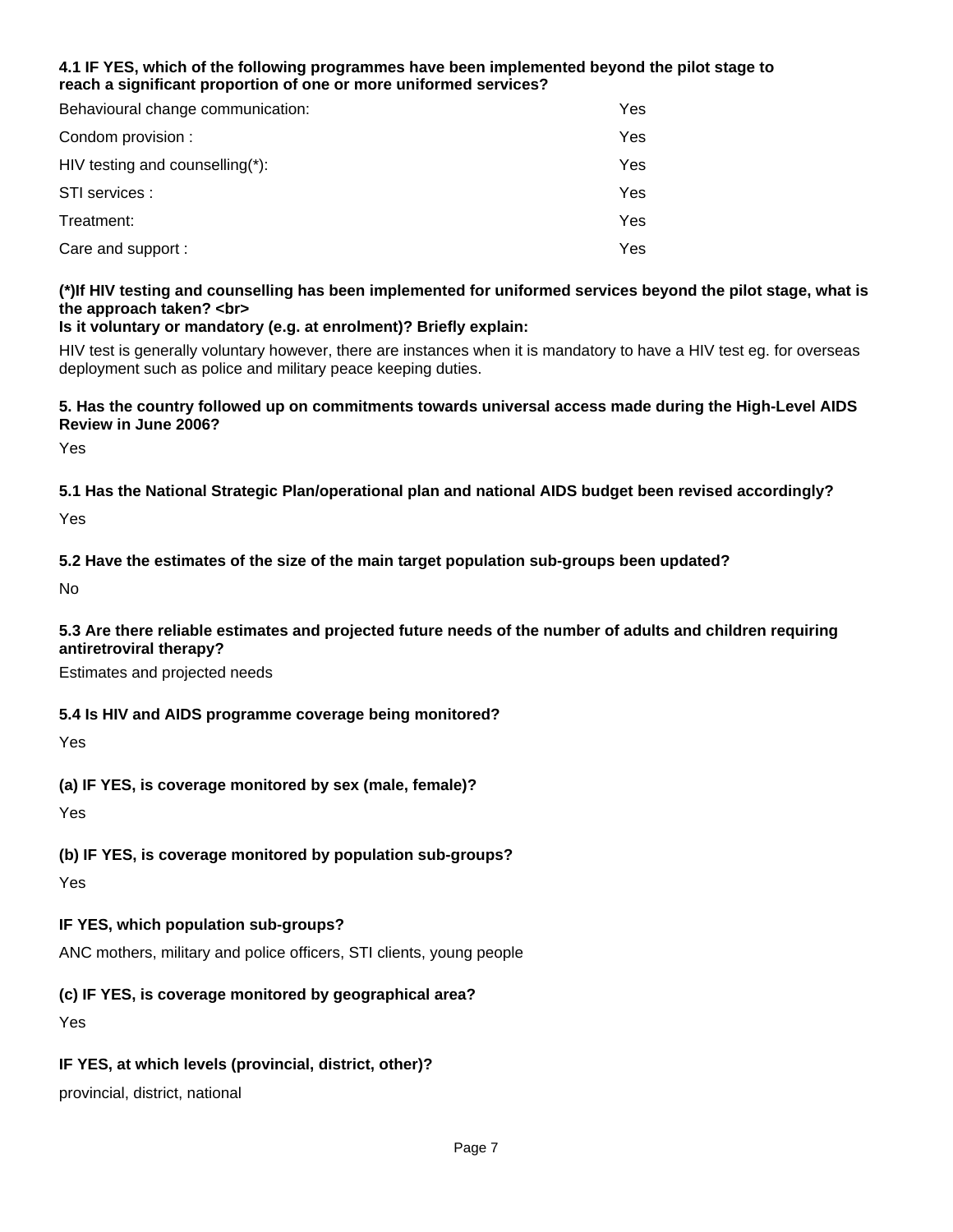**5.5 Has the country developed a plan to strengthen health systems, including infrastructure, human resources and capacities, and logistical systems to deliver drugs?**

Yes

### **Overall, how would you rate strategy planning efforts in the HIV and AIDS programmes in 2007 and in 2005?**

| 2007: |    |
|-------|----|
| 2005: | 10 |

## **Comments on progress made in strategy planning efforts since 2005:**

no planning in 2005

**1. Do high officials speak publicly and favourably about AIDS efforts in major domestic fora at least twice a year?**

| President/Head of government :                   | Yes. |
|--------------------------------------------------|------|
| Other high officials :                           | Yes. |
| Other officials in regions and/or<br>districts : | Yes. |

**2. Does the country have an officially recognized national multisectoral AIDS management/coordination body? (National AIDS Council or equivalent)?** Yes

## **2.1 IF YES, when was it created? Year:**

1989

### **2.2 IF YES, who is the Chair?**

Name: Dr Jiko Luveni

Title/Function: Minister for Health, Women and Social Welfare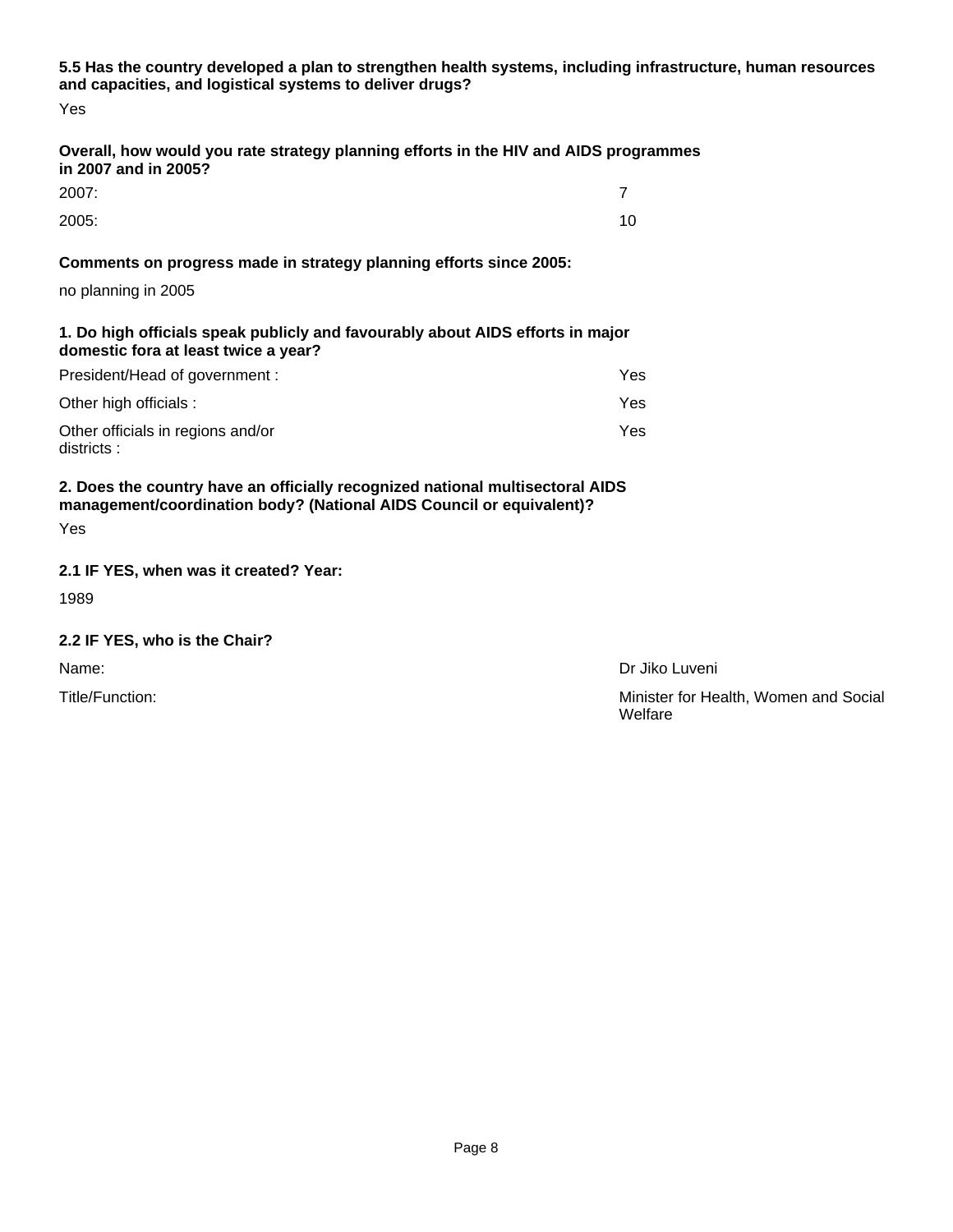### **2.3 IF YES, does it:**

| have terms of reference? :                                                                                             | Yes        |
|------------------------------------------------------------------------------------------------------------------------|------------|
| have active Government leadership<br>and participation? :                                                              | <b>Yes</b> |
| have a defined membership?:                                                                                            | Yes        |
| include civil society representatives?<br>$(*)$ :                                                                      | Yes        |
| include people living with HIV?:                                                                                       | Yes        |
| include the private sector?:                                                                                           | No.        |
| have an action plan?:                                                                                                  | Yes        |
| have a functional Secretariat?:                                                                                        | Yes.       |
| meet at least quarterly?:                                                                                              | Yes        |
| review actions on policy decisions<br>regularly?:                                                                      | Yes        |
| actively promote policy decisions?:                                                                                    | Yes        |
| provide opportunity for civil society to<br>influence decision-making?:                                                | Yes        |
| strengthen donor coordination to avoid<br>parallel funding and duplication of effort<br>in programming and reporting?: | Yes        |

### **(\*) If it does include civil society representatives, what percentage?**

40%

#### **3. Does the country have a national AIDS body or other mechanism that promotes interaction between government, people living with HIV, civil society and the private sector for implementing HIV and AIDS strategies/ programmes?**

Yes

### **3.1 IF YES, does it include?**

| Terms of reference :           | Yes. |
|--------------------------------|------|
| Defined membership:            | Yes. |
| Action plan:                   | Yes. |
| <b>Functional Secretariat:</b> | Yes. |
| Regular meetings (*):          | Yes. |

### **(\*)If it does include regular meetings, what is the frequency of the meetings:**

quarterly

### **IF YES, What are the main achievements?**

Development and implementation of the national strategic plan. Coordination of national stakeholders including development partners s.a. SPC, WHO, UNAIDS, PRHP, AusAID. Development of the monitoring and evaluation framework for the strategic plan. Active involvement of PLWHA.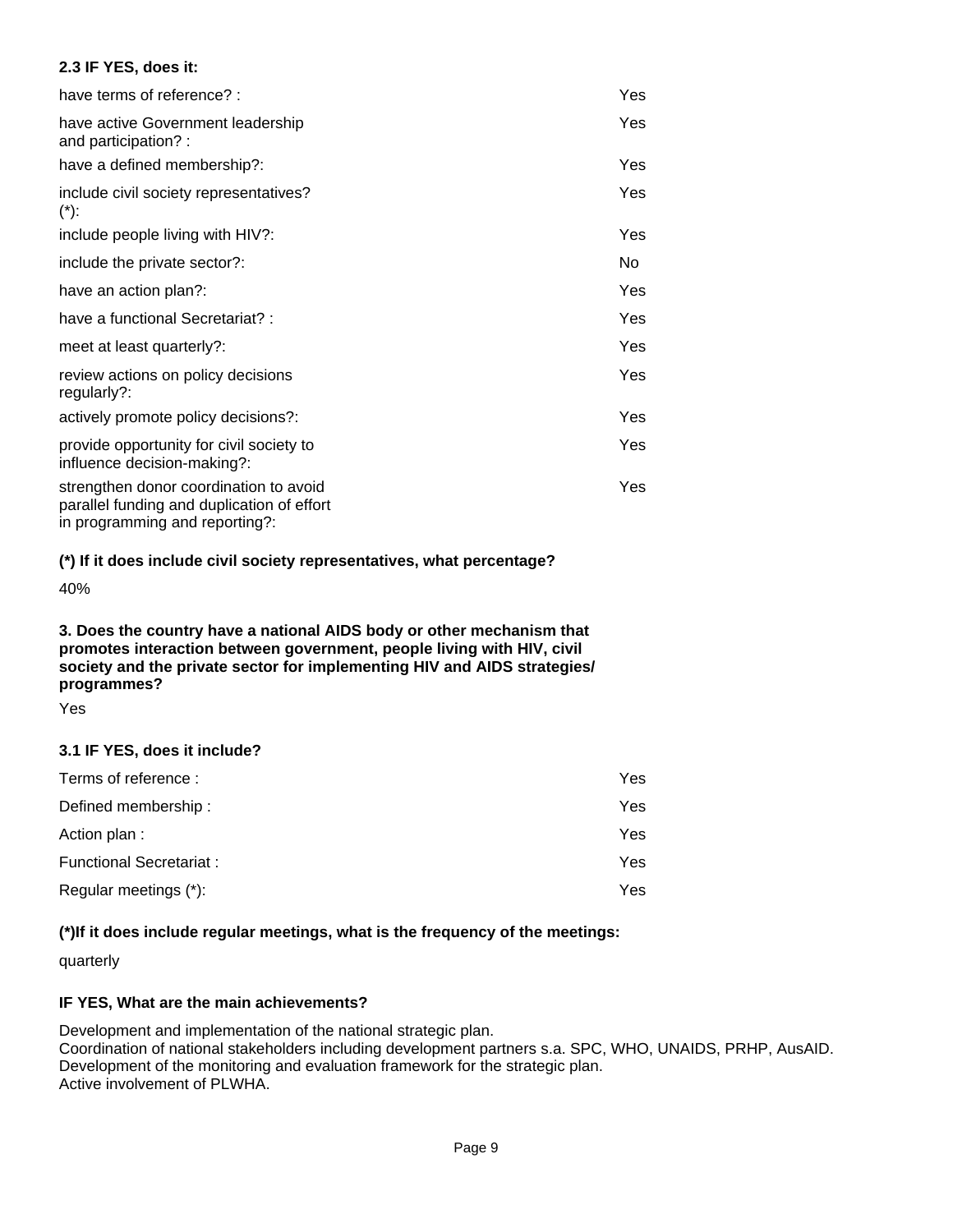#### **IF YES, What are the main challenges for the work of this body?**

Governance issues eg. representation, functional mechanisms;

Lack of documented policies and procedures, communication with all stakeholders especially NGOs and CBOs Lack of participation from the private sector

#### **5. What kind of support does the NAC (or equivalent) provide to implementing partners of the national programme, particularly to civil society organizations?**

| Information on priority needs and<br>services :    | Yes  |
|----------------------------------------------------|------|
| Technical guidance/materials:                      | Yes. |
| Drugs/supplies procurement and<br>distribution:    | Yes  |
| Coordination with other implementing<br>partners : | Yes. |
| Capacity-building:                                 | Yes. |
| Other::                                            | Yes  |
| Other::                                            | Yes  |

#### **6. Has the country reviewed national policies and legislation to determine which, if any, are inconsistent with the National AIDS Control policies?**

| ۰.<br>$-$ | $\sim$ |
|-----------|--------|
|           |        |

## **6.1 IF YES, were policies and legislation amended to be consistent with the National AIDS Control policies?**

Yes

### **6.2 IF YES, which policies and legislation were amended and when?**

|                      | <b>Policy/Law</b>                                                                 | Public Health Regulation under the<br><b>Public Health Act</b> |
|----------------------|-----------------------------------------------------------------------------------|----------------------------------------------------------------|
|                      | <b>Year</b>                                                                       | 2006                                                           |
| in 2007 and in 2005? | Overall, how would you rate the political support for the HIV and AIDS programmes |                                                                |
| $\sim$ $\sim$ $\sim$ |                                                                                   |                                                                |

| 2007: | $\overline{\phantom{a}}$ |
|-------|--------------------------|
| 2005: | $\overline{\phantom{0}}$ |

### **Comments on progress made in political support since 2005:**

Maintained level of HIV funding despite political upheaval. Government ministers are strong advocates of HIV/AIDS issues. Continuing collaboration and cooperation with development partners for technical support and funding.

# **1. Does the country have a policy or strategy that promotes information,**

# **education and communication (IEC) on HIV to the general population?**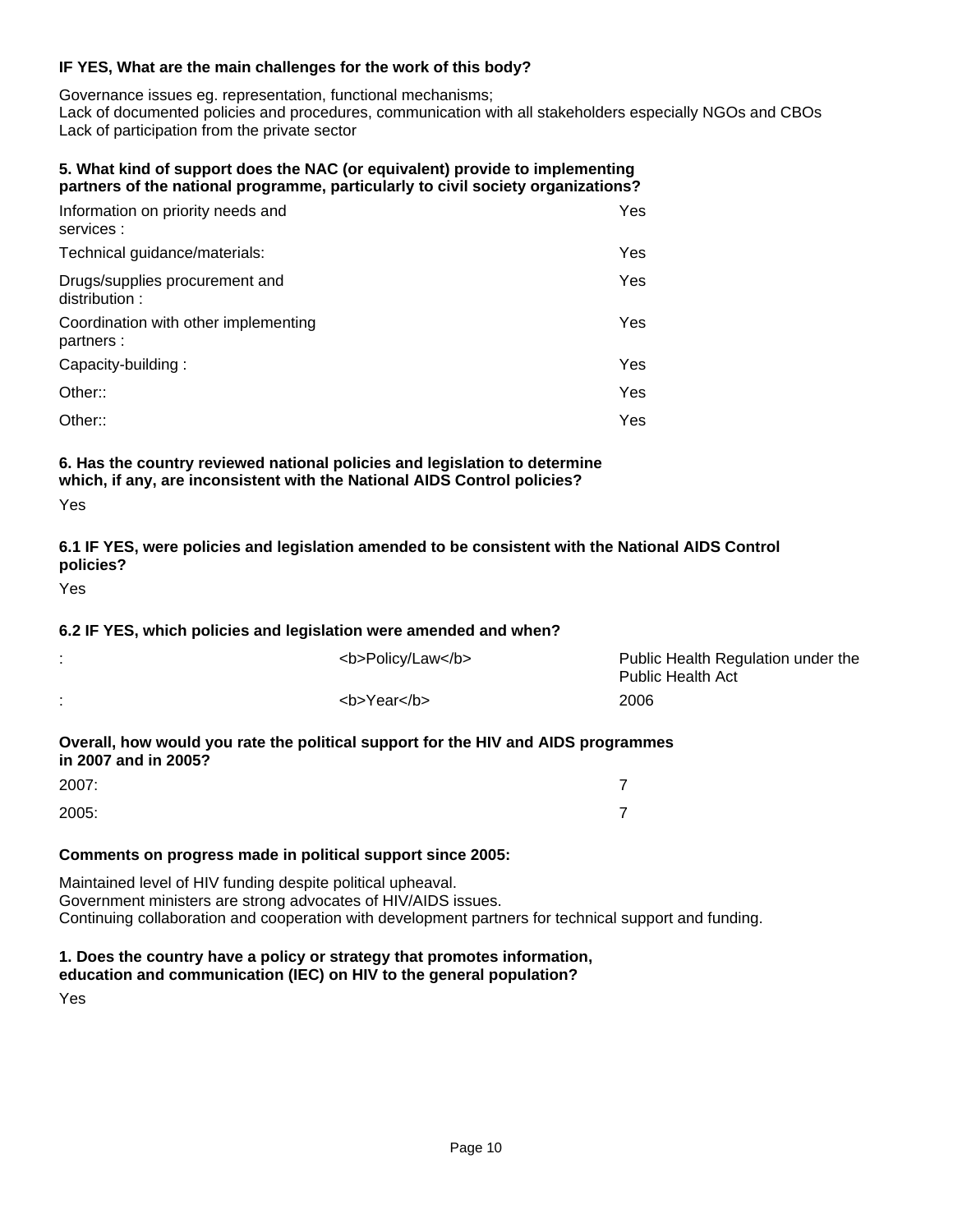### **1.1 IF YES, what key messages are explicitly promoted?**

| $1.1$ H $1.1$ $1.0$ , what $R_y$ inessayes are explicitly promoted:                                                               |
|-----------------------------------------------------------------------------------------------------------------------------------|
| Be sexually abstinent:                                                                                                            |
| Delay sexual debut:                                                                                                               |
| Be faithful:                                                                                                                      |
| Reduce the number of sexual partners:                                                                                             |
| Use condoms consistently:                                                                                                         |
| Engage in safe(r) sex:                                                                                                            |
| Abstain from injecting drugs:                                                                                                     |
| Fight against violence against women:                                                                                             |
| Greater acceptance and involvement of<br>people living with HIV:                                                                  |
| Greater involvement of men in<br>reproductive health programmes:                                                                  |
| 1.2 In the last year, did the country implement an activity or programme to promote accurate<br>reporting on HIV by the media?    |
| No                                                                                                                                |
| 2. Does the country have a policy or strategy promoting HIV-related<br>reproductive and sexual health education for young people? |

Yes

### **2.1 Is HIV education part of the curriculum in**

| primary schools? :  | No  |
|---------------------|-----|
| secondary schools?: | Yes |
| teacher training? : | Yes |

#### **2.2 Does the strategy/curriculum provide the same reproductive and sexual health education for young men and young women?**

No

**2.3 Does the country have an HIV education strategy for out-of-school young people?**

Yes

**3. Does the country have a policy or strategy to promote information, education and communication (IEC) and other preventive health interventions for vulnerable sub-populations?**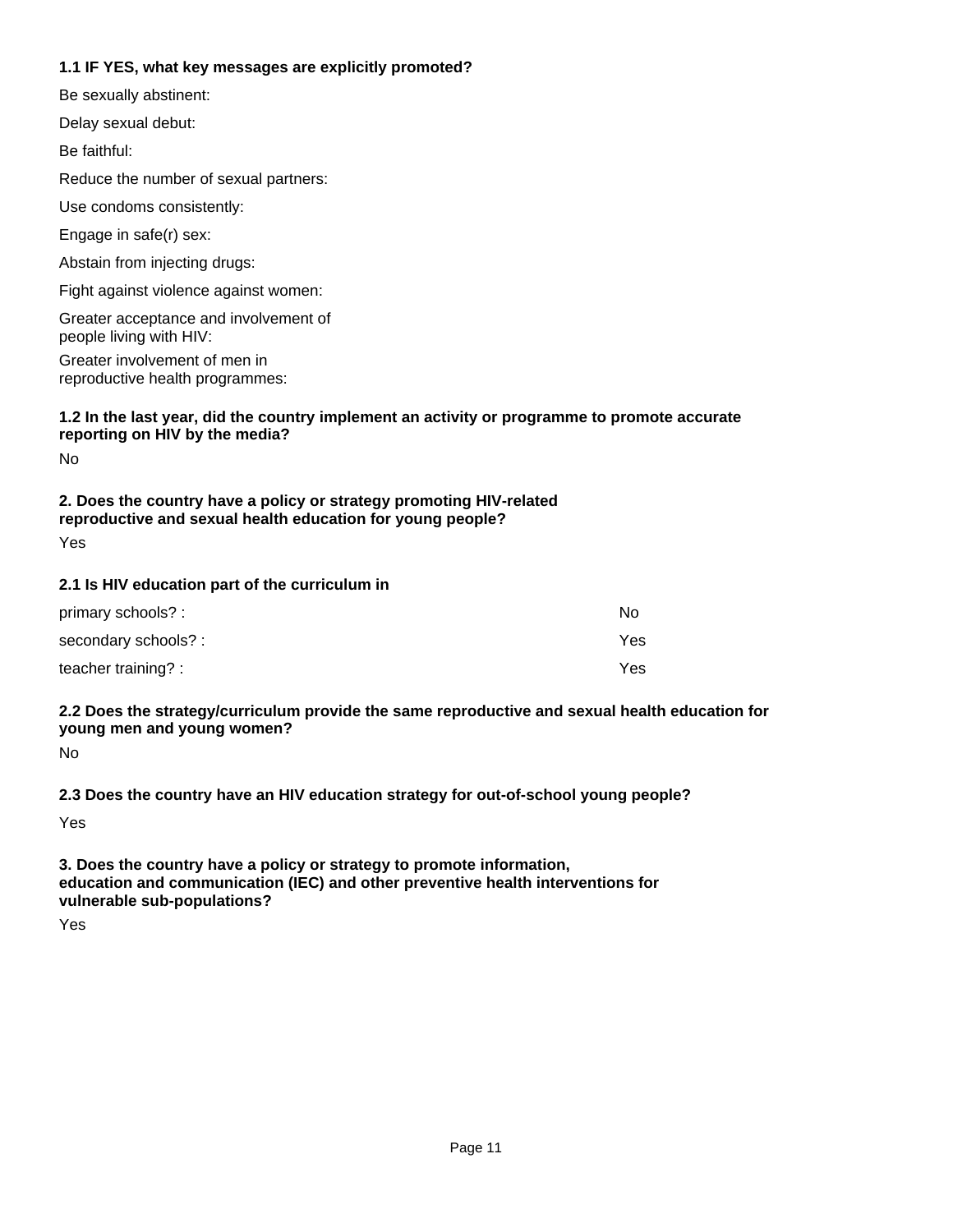### **3.1 IF YES, which sub-populations and what elements of HIV prevention do the policy/strategy address?**

| Targeted information on risk reduction<br>and HIV education:  | <b>MSM</b>                |
|---------------------------------------------------------------|---------------------------|
| Targeted information on risk reduction<br>and HIV education:  | Sex workers               |
| Targeted information on risk reduction<br>and HIV education:  | Prison inmates            |
| Stigma & discrimination reduction:                            | <b>MSM</b>                |
| Stigma & discrimination reduction:                            | Sex workers               |
| Condom promotion:                                             | <b>MSM</b>                |
| Condom promotion:                                             | Sex workers               |
| HIV testing & counselling:                                    | <b>MSM</b>                |
| HIV testing & counselling:                                    | Sex workers               |
| Reproductive health, including STI<br>prevention & treatment: | <b>MSM</b>                |
| Reproductive health, including STI<br>prevention & treatment: | Sex workers               |
| Reproductive health, including STI<br>prevention & treatment: | Prison inmates            |
| Vulnerability reduction (e.g. income<br>generation):          | Other sub-populations (*) |

#### **(\*)If Other sub-populations, indicate which sub-populations**

PLWH

#### **Overall, how would you rate policy efforts in support of HIV prevention in 2007 and in 2005?**

| 2007: | 4  |
|-------|----|
| 2005: | 10 |

### **Comments on progress made in policy efforts in support of HIV prevention since 2005:**

HIV policy still in draft form. PMTCT policy was launched in 2007.

#### **4. Has the country identified the districts (or equivalent geographical/ decentralized level) in need of HIV prevention programmes?**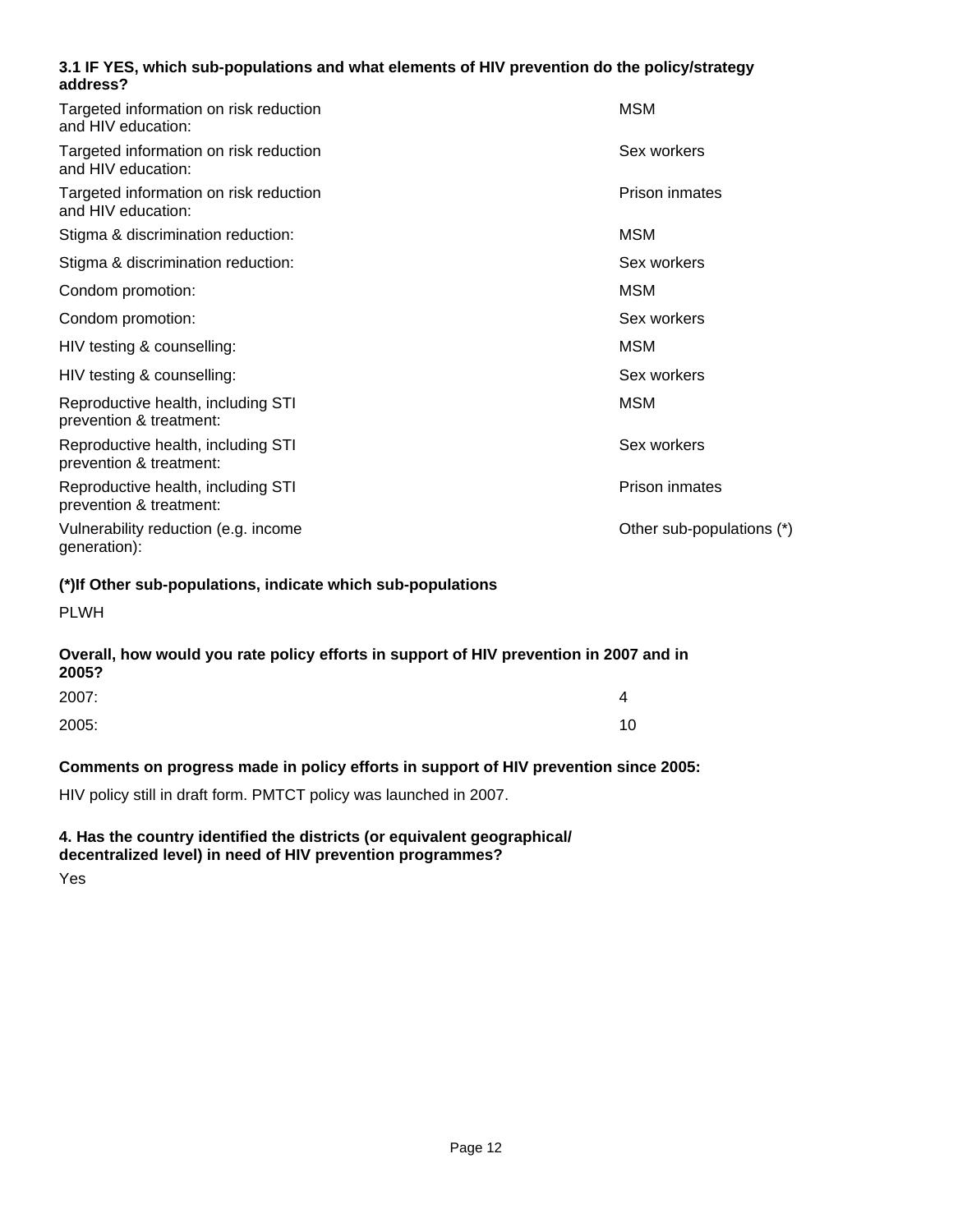#### **IF YES, to what extent have the following HIV prevention programmes been implemented in identified districts\* in need?**

| Blood safety:                                                                | <b>The activity is available in</b> | <b>all</b> districts* in need  |
|------------------------------------------------------------------------------|-------------------------------------|--------------------------------|
| Universal precautions in health care<br>settings:                            | <b>The activity is available in</b> | <b>all</b> districts* in need  |
| Prevention of mother-to-child<br>transmission of HIV:                        | <b>The activity is available in</b> | <b>some</b> districts* in need |
| IEC on risk reduction:                                                       | <b>The activity is available in</b> | <b>all</b> districts* in need  |
| IEC on stigma and discrimination<br>reduction:                               | <b>The activity is available in</b> | <b>all</b> districts* in need  |
| Condom promotion:                                                            | <b>The activity is available in</b> | <b>all</b> districts* in need  |
| HIV testing & counselling:                                                   | <b>The activity is available in</b> | <b>all</b> districts* in need  |
| Harm reduction for injecting drug users: <b>The activity is available in</b> |                                     | N/A                            |
| Risk reduction for men who have sex<br>with men:                             | <b>The activity is available in</b> | <b>all</b> districts* in need  |
| Risk reduction for sex workers:                                              | <b>The activity is available in</b> | <b>all</b> districts* in need  |
| Programmes for other vulnerable<br>subpopulations:                           | <b>The activity is available in</b> | <b>all</b> districts* in need  |
| Reproductive health services including<br>STI prevention & treatment:        | <b>The activity is available in</b> | <b>all</b> districts* in need  |
| School-based AIDS education for<br>young people:                             | <b>The activity is available in</b> | <b>all</b> districts* in need  |
| Programmes for out-of-school young<br>people:                                | <b>The activity is available in</b> | <b>all</b> districts* in need  |
| HIV prevention in the workplace:                                             | <b>The activity is available in</b> | <b>all</b> districts* in need  |

**Overall, how would you rate the efforts in the implementation of HIV prevention programmes in 2007 and in 2005?**

| 2007: |   |
|-------|---|
| 2005: | 9 |
| 2007: | ົ |
| 2005: | 4 |

### **Comments on progress made in the implementation of HIV prevention programmes since 2005:**

Low implementation of prevention activities as:

the second half of 2006 was taken up with development of the national strategic planning, and first half of 2007 was taken up with the Global Fund Round 7 proposal.

**1. Does the country have a policy or strategy to promote comprehensive HIV treatment, care and support? (Comprehensive care includes, but is not limited to, treatment, HIV testing and counselling, psychosocial care, and home and community-based care).**

Yes

**1.1 IF YES, does it give sufficient attention to barriers for women, children and most-at-risk populations?**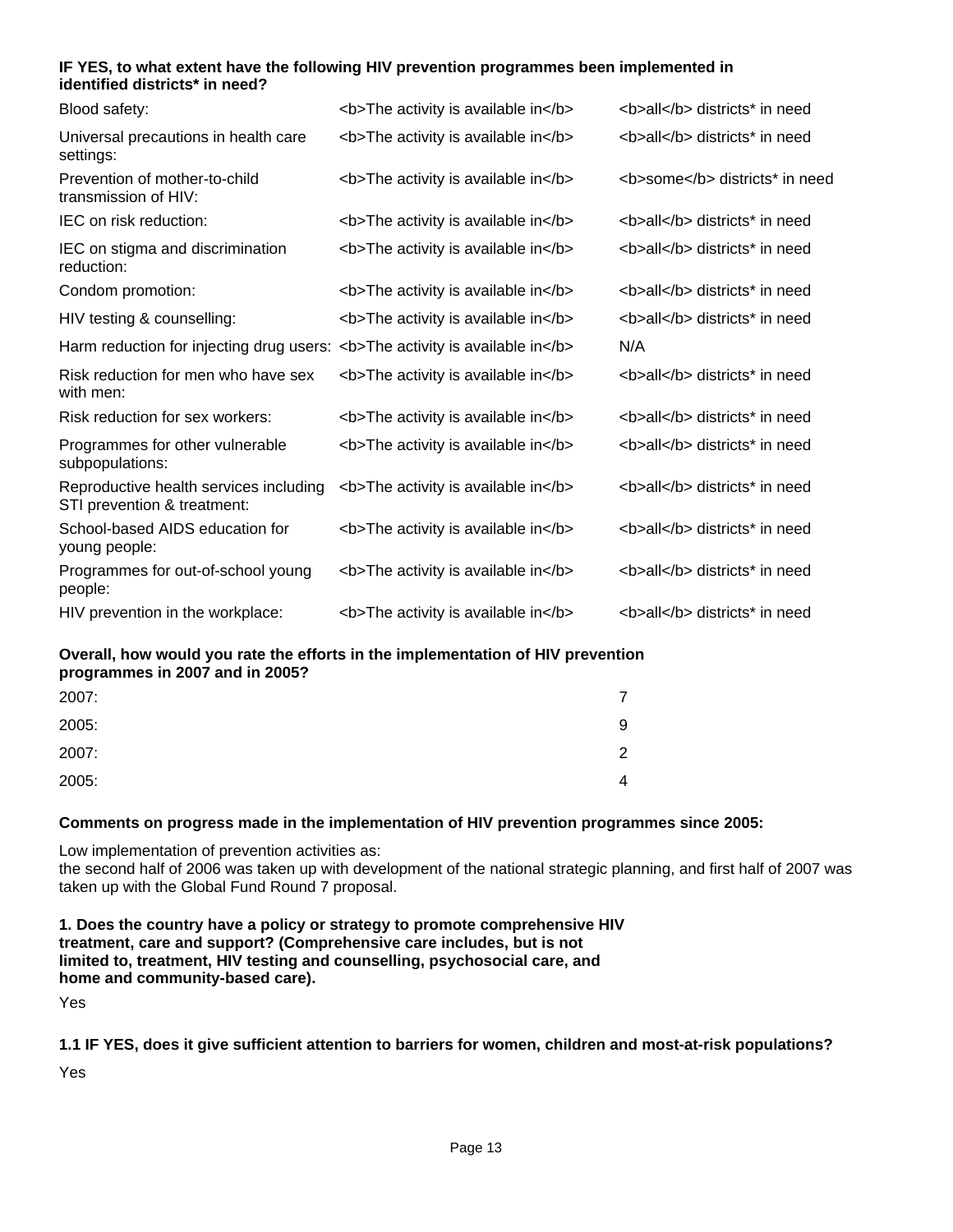#### **2. Has the country identified the districts (or equivalent geographical/decentralized level) in need of HIV and AIDS treatment, care and support services?**

Yes

#### **IF YES, to what extent have the following HIV and AIDS treatment, care and support services been implemented in the identified districts\* in need?**

| Antiretroviral therapy:                                                                                         | <b>The service is available in</b> | <b>some</b> districts* in need |
|-----------------------------------------------------------------------------------------------------------------|------------------------------------|--------------------------------|
| Nutritional care:                                                                                               | <b>The service is available in</b> | <b>some</b> districts* in need |
| Paediatric AIDS treatment:                                                                                      | <b>The service is available in</b> | <b>some</b> districts* in need |
| Sexually transmitted infection<br>management:                                                                   | <b>The service is available in</b> | <b>some</b> districts* in need |
| Psychosocial support for people living<br>with HIV and their families:                                          | <b>The service is available in</b> | <b>some</b> districts* in need |
| Home-based care:                                                                                                | <b>The service is available in</b> | N/A                            |
| Palliative care and treatment of<br>common HIV-related infections:                                              | <b>The service is available in</b> | <b>most</b> districts* in need |
| HIV testing and counselling for TB<br>patients:                                                                 | <b>The service is available in</b> | <b>some</b> districts* in need |
| TB screening for HIV-infected people:                                                                           | <b>The service is available in</b> | <b>some</b> districts* in need |
| TB preventive therapy for HIV-infected<br>people:                                                               | <b>The service is available in</b> | <b>some</b> districts* in need |
| TB infection control in HIV treatment<br>and care facilities:                                                   | <b>The service is available in</b> | <b>some</b> districts* in need |
| Cotrimoxazole prophylaxis in HIV-<br>infected people:                                                           | <b>The service is available in</b> | <b>some</b> districts* in need |
| Post-exposure prophylaxis (e.g.<br>occupational exposures to HIV, rape):                                        | <b>The service is available in</b> | <b>some</b> districts* in need |
| HIV treatment services in the<br>workplace or treatment referral systems<br>through the workplace:              | <b>The service is available in</b> | <b>some</b> districts* in need |
| HIV care and support in the workplace<br>(including alternative working<br>arrangements):                       | <b>The service is available in</b> | <b>some</b> districts* in need |
| 3. Does the country have a policy for developing/using generic drugs or<br>parallel importing of drugs for HIV? |                                    |                                |

Yes

**4. Does the country have access to regional procurement and supply management mechanisms for critical commodities, such as antiretroviral drugs, condoms, and substitution drugs?**

Yes

### **4.1 IF YES, for which commodities?:**

condoms, antiretroviral drugs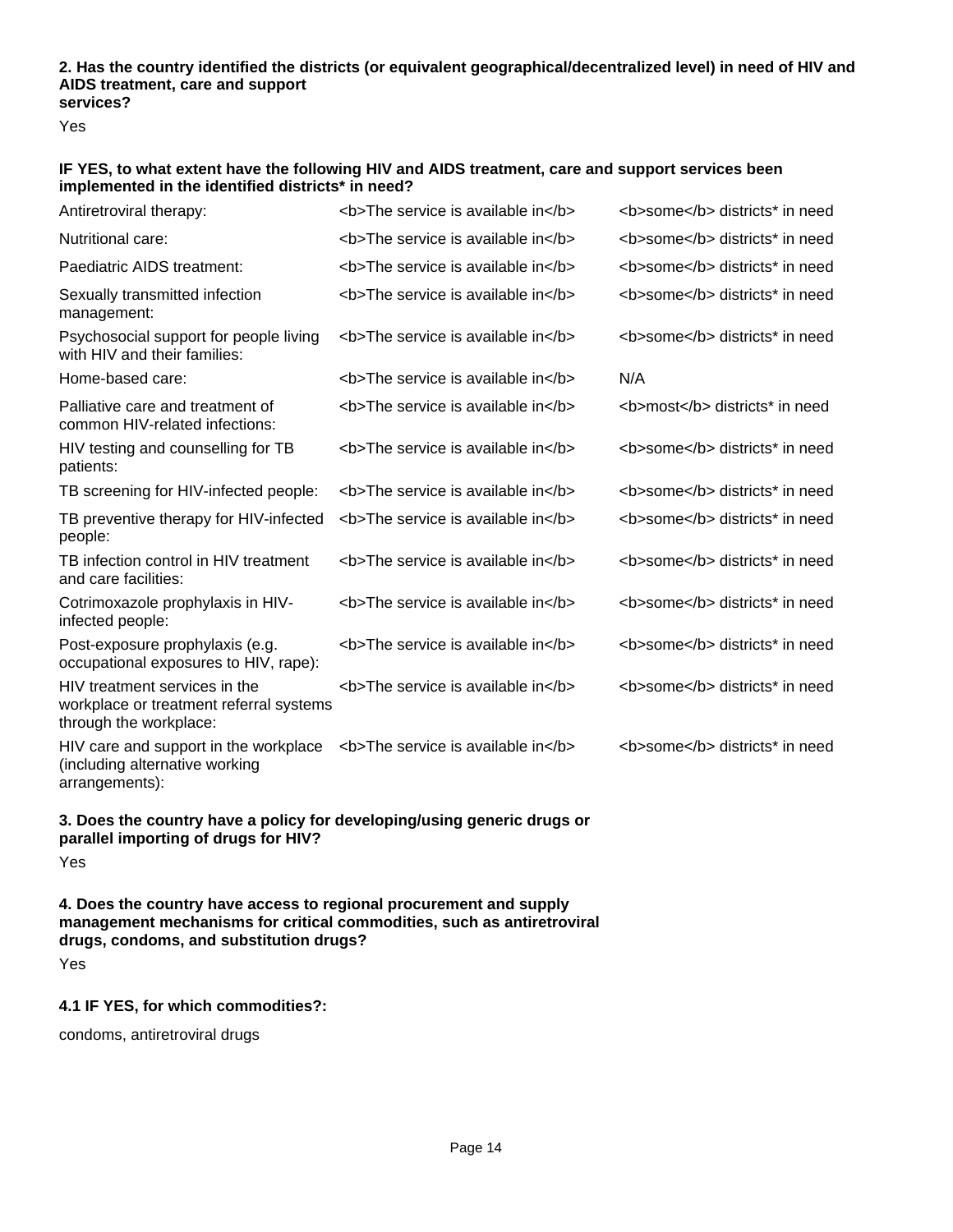### **Overall, how would you rate the efforts in the implementation of HIV treatment, care and support services in 2007 and in 2005?**

| 2007: | 9  |
|-------|----|
| 2005: | 10 |

# **Comments on progress made since 2005:**

With the increase in number on HIV therapy, the number of hub centres remains the same since 2005. Home based care and support are not yet adequately addressed and provision of drugs for opportunistic infections is not free like ARVs.

## **5. Does the country have a policy or strategy to address the additional HIV- or AIDS-related needs of orphans and other vulnerable children (OVC)?**

No

## **Overall, how would you rate the efforts to meet the needs of orphans and other vulnerable children?**

| 2007: | ∽<br>ັ |
|-------|--------|
| 2005: | -      |

### **Comments on progress made in efforts to meet the needs of OVC since 2005:**

Vulnerable (HIV exposed) children are monitored, and provided free formula feed for the first six months if not breast fed. Social Welfare offers some assistance to carers of children who qualify under their poverty alleviation project.

## **1. Does the country have one national Monitoring and Evaluation (M&E) plan?**

Yes

### **IF YES, Years covered:**

2007-2011

### **1.1. IF YES, was the M&E plan endorsed by key partners in M&E?**

Yes

**1.2. IF YES, was the M&E plan developed in consultation with civil society, including people living with HIV?**

Yes

**1.3. IF YES, have key partners aligned and harmonized their M&E requirements (including indicators) with the national M&E plan?**

No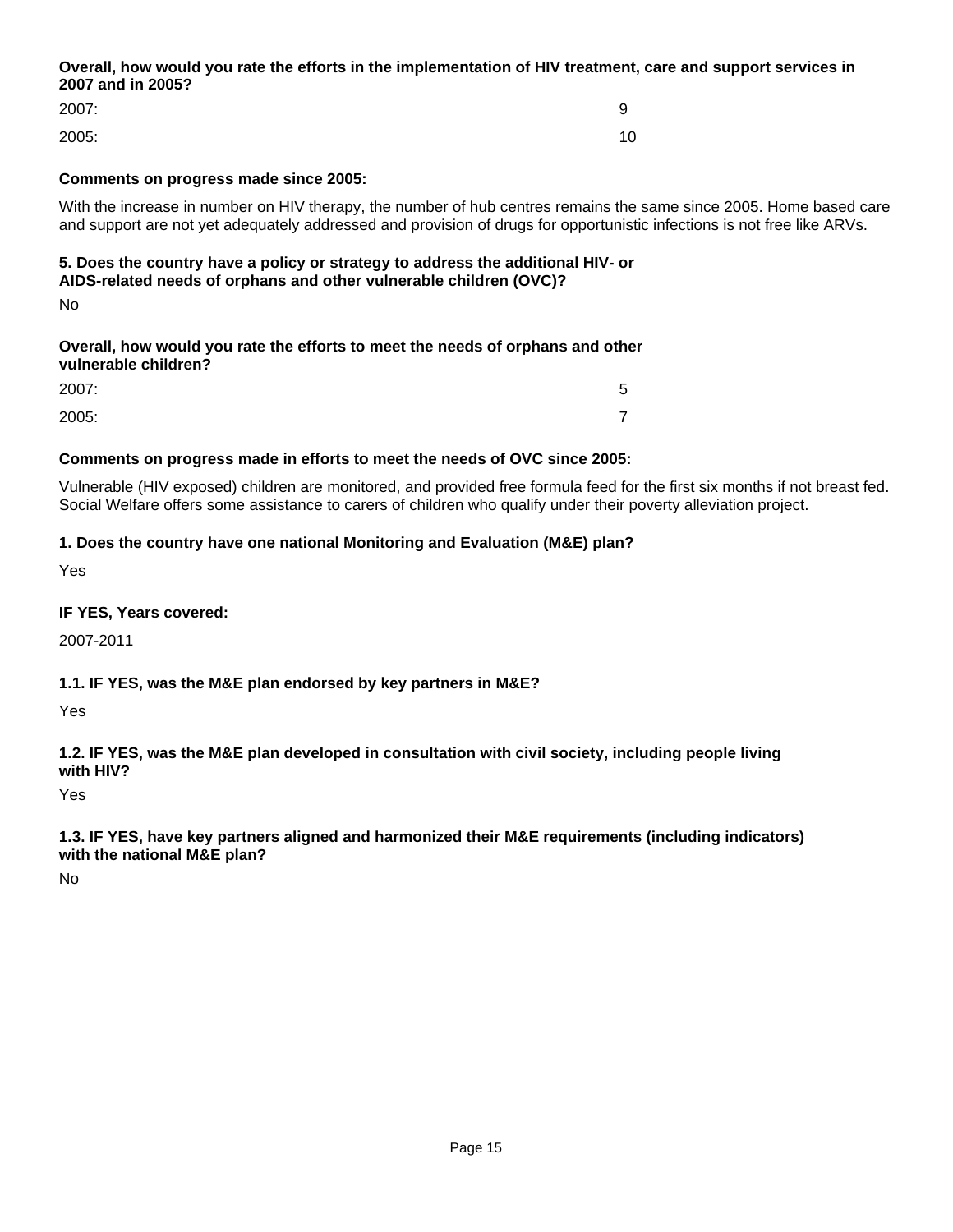## **2. Does the Monitoring and Evaluation plan include?**

| a data collection and analysis strategy :                 | Yes |
|-----------------------------------------------------------|-----|
| behavioural surveillance:                                 | Yes |
| HIV surveillance:                                         | Yes |
| a well-defined standardized set of<br>indicators:         | Yes |
| guidelines on tools for data collection :                 | Yes |
| a strategy for assessing quality and<br>accuracy of data: | Yes |
| a data dissemination and use strategy :                   | Yes |

### **3. Is there a budget for the M&E plan?**

In progress

### **3.1 IF YES, has funding been secured?**

No

## **4. Is there a functional M&E Unit or Department?**

No

# **IF NO, what are the main obstacles to establishing a functional M&E Unit/Department?**

Lack of personnel to establish the M&E systems, and implement the activities.

# **5. Is there an M&E Committee or Working Group that meets regularly to**

**coordinate M&E activities?**

Yes, but meets irregularly

### **IF YES, Date last meeting:**

October 2007

# **5.1 Does it include representation from civil society, including people living with HIV?**

Yes

## **IF YES, describe the role of civil society representatives and people living with HIV in the working group**

Collect and augment data collected by government, especially data on MARP such as sex workers, MSM.

# **6. Does the M&E Unit/Department manage a central national database?**

No

# **6.3 Is there a functional Health Information System (HIS)?**

| National level:         | Yes |
|-------------------------|-----|
| Sub-national level (*): | Yes |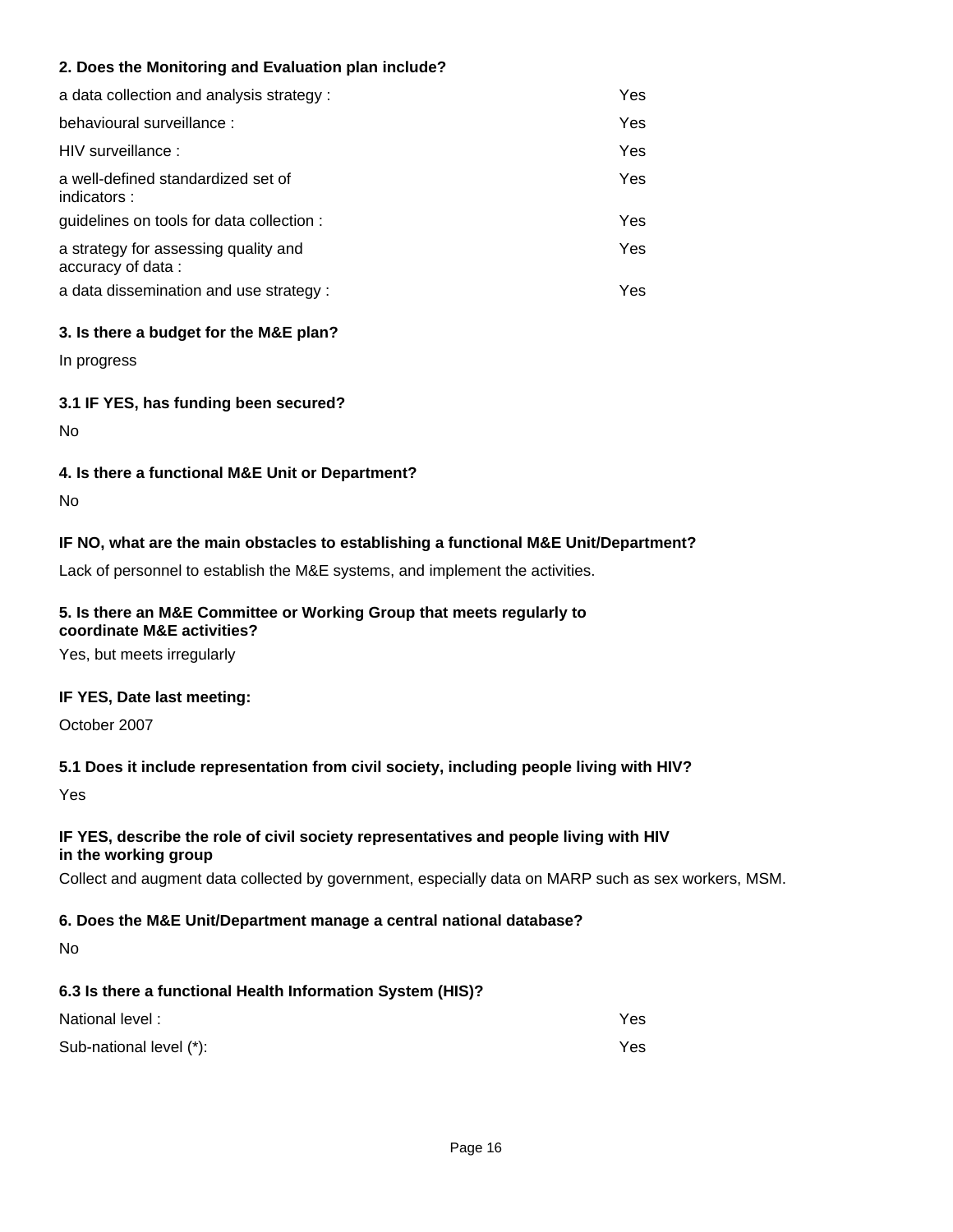## **(\*)If there is a functional sub-national HIS, at what level(s) does it function?**

the subnational level collects data from the community health centres

#### **6.4 Does the country publish at least once a year an M&E report on HIV, including HIV surveillance data?**

Yes

### **7. To what extent are M&E data used in planning and implementation?**

3

### **What are examples of data use?**

Planning for timely procurement of supplies such as condoms and ARVs; Advocacy; improvement of services to be more accessible to target populations.

### **What are the main challenges to data use?**

Timeliness of data collection (cooperation of all stakeholders in government and civil society) proper analysis; timely dissemination.

### **8. In the last year, was training in M&E conducted**

| At national level? :       |                                           | Yes |
|----------------------------|-------------------------------------------|-----|
| At national level? :       | IF YES, Number of individuals trained: 15 |     |
| At sub-national level? :   |                                           | No  |
| Including civil society? : |                                           | No  |
|                            |                                           |     |

#### **Overall, how would you rate the M&E efforts of the AIDS programme in 2007 and in 2005?**

| 2007: | 6 |
|-------|---|
| 2005: | 8 |

### **Comments on progress made in M&E since 2005:**

Developed the M&E framework in 2006. Training conducted on M&E in 2007.

**1. Does the country have laws and regulations that protect people living with HIV against discrimination? (such as general non-discrimination provisions or provisions that specifically mention HIV, focus on schooling, housing, employment, health care etc.)**

Yes

### **1.1 IF YES, specify:**

Covered in the Bill of Rights, s.38 (2) (a) Protection from discrimination based on actual or alleged health status. Prisons Act 2006

### **2. Does the country have non-discrimination laws or regulations which specify protections for vulnerable sub-populations?**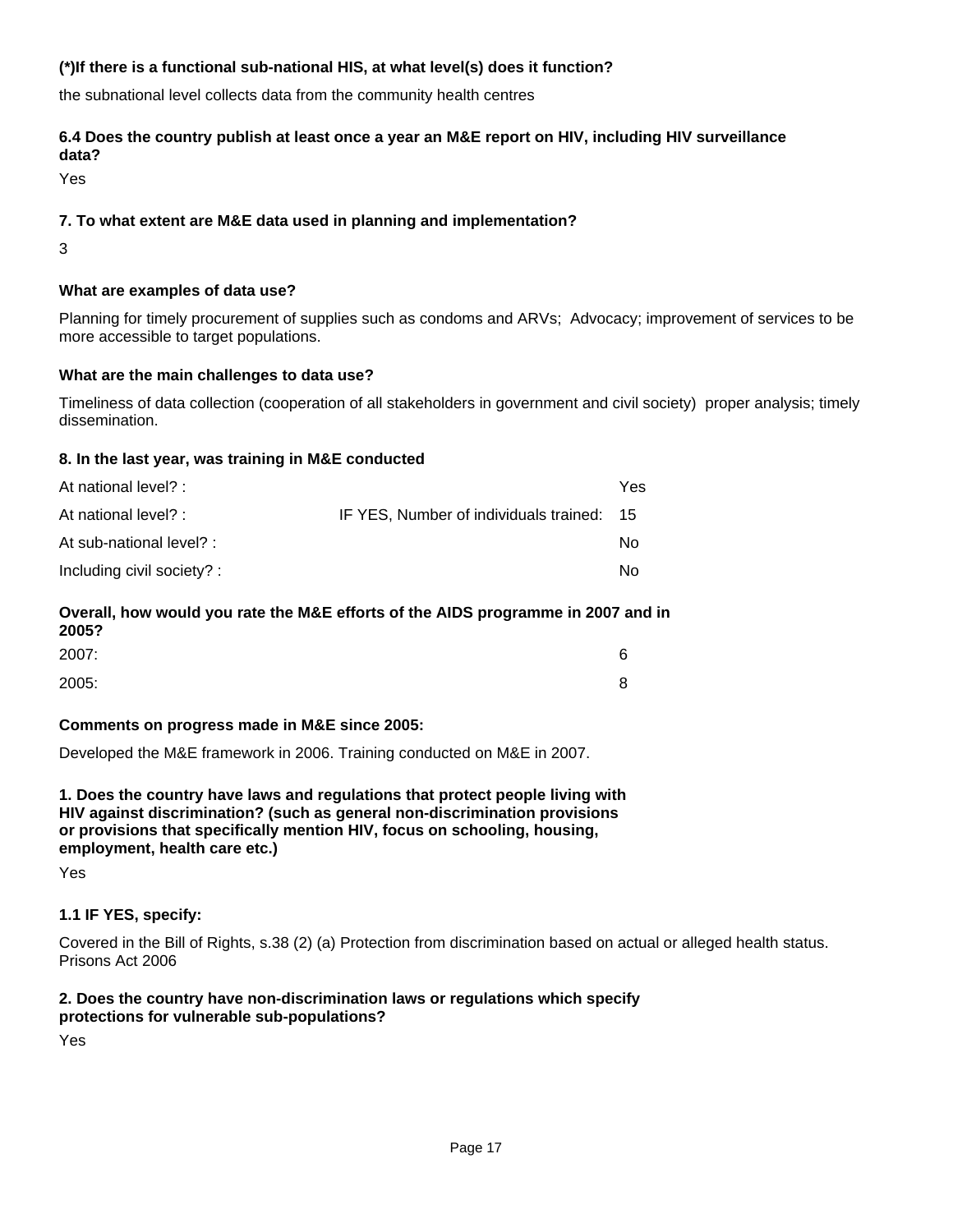# **2.1 IF YES, for which sub-populations?**

| Women:                        | Yes |
|-------------------------------|-----|
| Young people:                 | Yes |
| IDU:                          | No  |
| MSM:                          | No  |
| Sex Workers:                  | No  |
| Prison inmates :              | Yes |
| Migrants/mobile populations : | No  |

## **IF YES, Briefly explain what mechanisms are in place to ensure these laws are implemented:**

Fiji Human Rights Commission

### **IF YES, Describe any systems of redress put in place to ensure the laws are having their desired effect:**

Fiji Human Rights Commission Employment Tribunal Fiji Media Council

#### **3. Does the country have laws, regulations or policies that present obstacles to effective HIV prevention, treatment, care and support for vulnerable sub-populations?**

Yes

## **3.1 IF YES, for which sub-populations?**

| Women:                        | Yes |
|-------------------------------|-----|
| Young people:                 | No  |
| IDU:                          | No  |
| MSM:                          | Yes |
| Sex Workers:                  | Yes |
| Prison inmates :              | No  |
| Migrants/mobile populations : | No  |

### **IF YES, briefly describe the content of these laws, regulations or policies and how they pose barriers:**

Penal Codes pertaining to sexual offences

#### **4. Is the promotion and protection of human rights explicitly mentioned in any HIV policy or strategy?**

Yes

**5. Is there a mechanism to record, document and address cases of discrimination experienced by people living with HIV and/or most-at-risk populations?**

No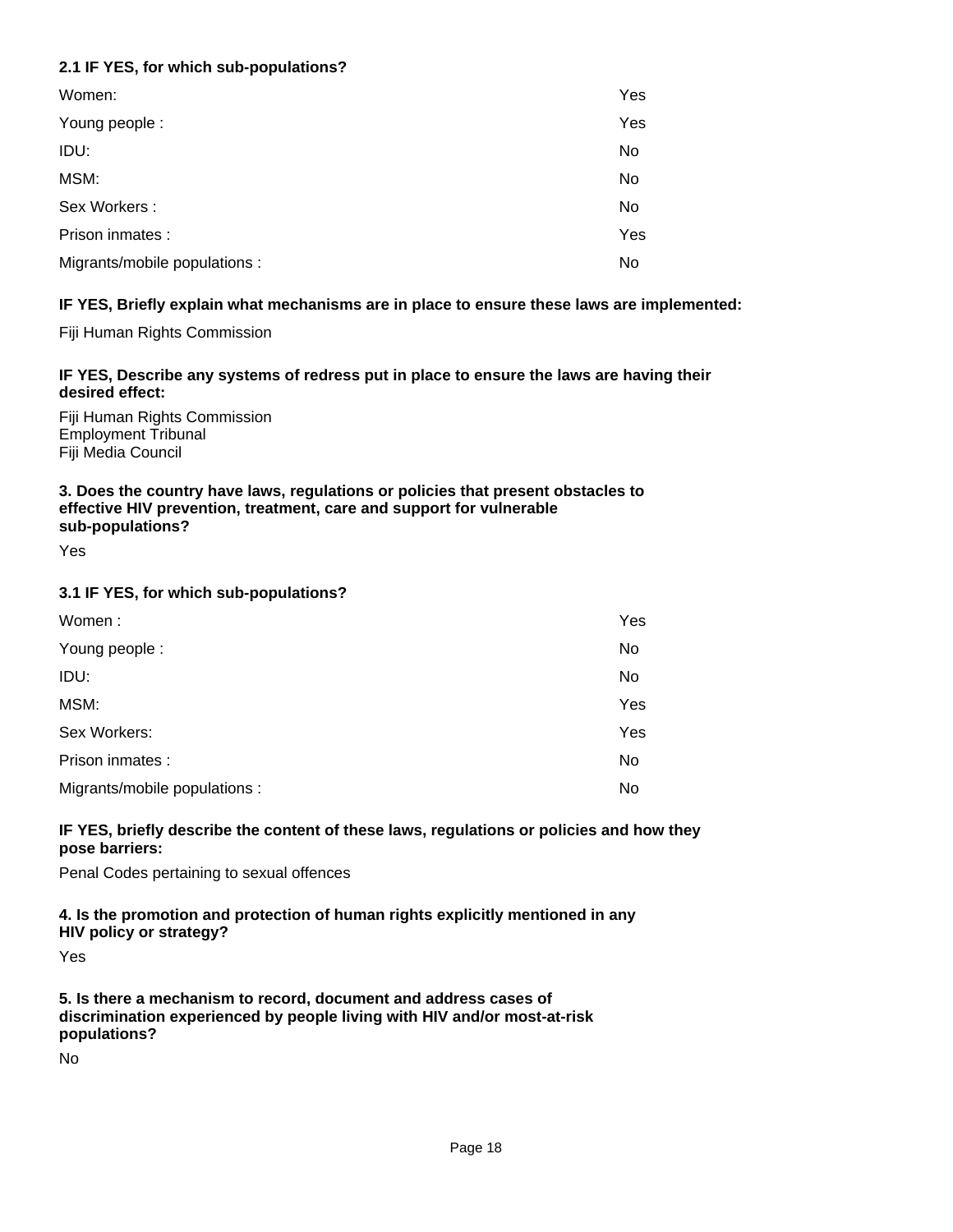### **IF YES, briefly describe this mechanism**

Included in Priority 5: Coordination, Good Governance and Legal Issues of the National Strategic Plan on HIV and AIDS.

Fiji does not have a national HIV/AIDS policy to guide its HIV and AIDS response.

#### **6. Has the Government, through political and financial support, involved most-at-risk populations in governmental HIV-policy design and programme implementation?**

Yes

#### **IF YES, describe some examples**

Tokenism at NACA and NSP levelLimited engagementNo engagement for some groups (e.g. MSM, SW)Not seen as priority groups. Lack of appropriate representation. There is no true understanding of the reasons most-at-risk populations should be engaged in the national response to HIV and AIDS.

#### **7. Does the country have a policy of free services for the following:**

| HIV prevention services :                       | No. |
|-------------------------------------------------|-----|
| Anti-retroviral treatment :                     | No. |
| HIV-related care and support<br>interventions : | No. |

**8. Does the country have a policy to ensure equal access for women and men, to prevention, treatment, care and support? In particular, to ensure access for women outside the context of pregnancy and childbirth?**

No

**9. Does the country have a policy to ensure equal access for most-at-risk populations to prevention, treatment, care and support?**

No

### **9.1 Are there differences in approaches for different most-at-risk populations?**

Yes

### **IF YES, briefly explain the differences:**

Sex workers and MSMs have targeted approaches via civil society. Government and civil society are attempting to make clinics more youth-friendly. Civil society is increasingly utilising diverse methodologies, including drama and diverse learning techniques. Involvement of vulnerable groups in design and implementation of programmes.

### **10. Does the country have a policy prohibiting HIV screening for general employment purposes (recruitment, assignment/relocation, appointment, promotion, termination)?**

No

**11. Does the country have a policy to ensure that AIDS research protocols involving human subjects are reviewed and approved by a national/local ethical review committee?**

No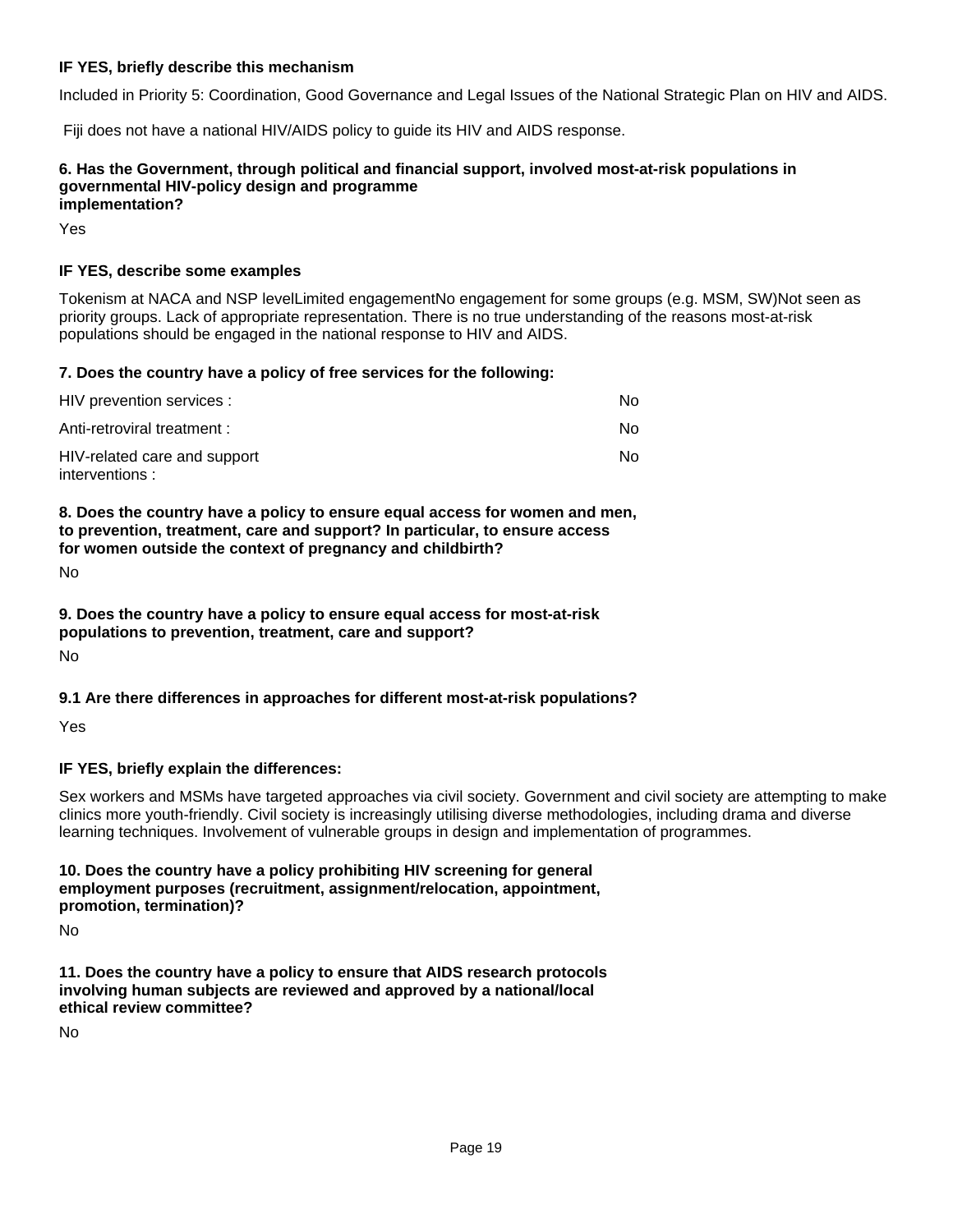#### **12. Does the country have the following human rights monitoring and enforcement mechanisms?**

| - Existence of independent national<br>institutions for the promotion and<br>protection of human rights, including<br>human rights commissions, law reform<br>commissions, watchdogs, and<br>ombudspersons which consider HIV-<br>related issues within their work: | Yes |
|---------------------------------------------------------------------------------------------------------------------------------------------------------------------------------------------------------------------------------------------------------------------|-----|
| - Focal points within governmental<br>health and other departments to<br>monitor HIV-related human rights<br>abuses and HIV-related discrimination<br>in areas such as housing and<br>employment:                                                                   | No  |
| - Performance indicators or<br>benchmarks for compliance with<br>human rights standards in the context<br>of HIV efforts:                                                                                                                                           | No  |
| - Performance indicators or<br>benchmarks for reduction of HIV-<br>related stigma and discrimination:                                                                                                                                                               | No  |

#### **IF YES, on any of the above questions, describe some examples:**

The existing mechanisms are weak due to limited capacity and lack of understanding of HIV issues. This is exacerbated by a lack of rights-based HIV legislation and the absence of a national HIV policy.

### **13. Have members of the judiciary (including labour courts/employment tribunals) been trained/sensitized to HIV and AIDS and human rights issues that may come up in the context of their work?**

Yes

### **14. Are the following legal support services available in the country?**

| Legal aid systems for HIV and AIDS<br>casework:                                                                                                      | No |
|------------------------------------------------------------------------------------------------------------------------------------------------------|----|
| Private sector law firms or university-<br>based centres to provide free or<br>reduced-cost legal services to people<br>living with HIV:             | No |
| Programmes to educate, raise<br>awareness among people living with<br>HIV concerning their rights:                                                   | N٥ |
| 15. Are there programmes designed to change societal attitudes of<br>stigmatization associated with HIV and AIDS to understanding and<br>acceptance? |    |
| Yes                                                                                                                                                  |    |
| IF YES, what types of programmes?                                                                                                                    |    |
|                                                                                                                                                      |    |

| Media:                                 | Yes |
|----------------------------------------|-----|
| School education:                      | Yes |
| Personalities regularly speaking out : | Yes |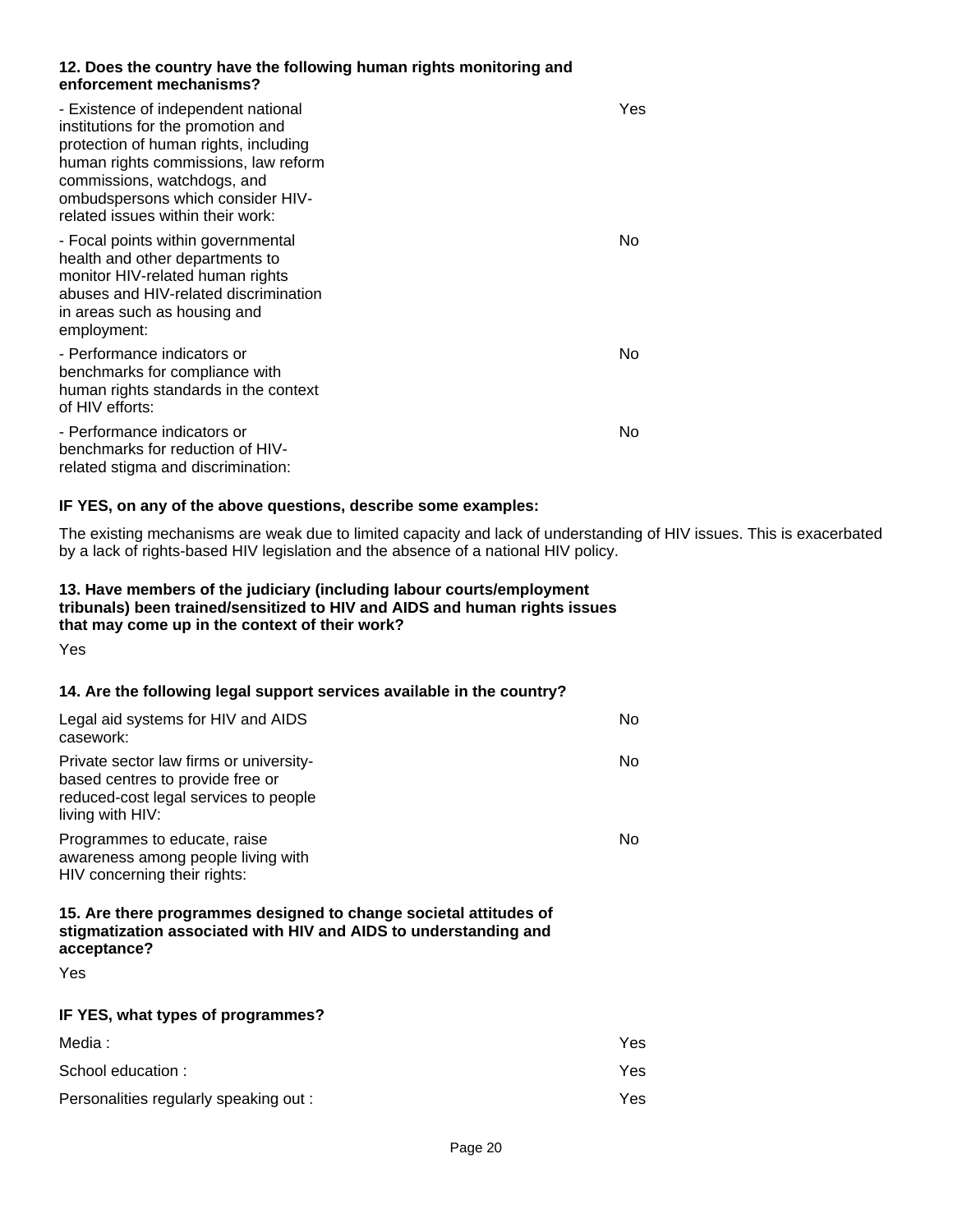**Overall, how would you rate the policies, laws and regulations in place to promote and protect human rights in relation to HIV and AIDS in 2007 and in 2005?** 2007: 3

2005: 3

**Comments on progress made in promoting and protecting human rights in relation to HIV and AIDS since 2005:**

Bill of Rights s.38 (2) (a) Prisons Act 2006

**Overall, how would you rate the effort to enforce the existing policies, laws and regulations in relation to human rights and HIV and AIDS in 2007 and in 2005?** 2007: 2

2005: 2

#### **Comments on progress made in enforcing existing policies, laws and regulations in relation to human rights and HIV and AIDS since 2005:**

The existing mechanisms are weak due to limited capacity and lack of understanding of HIV issues. This is exacerbated by a lack of rights-based HIV legislation and the absence of a national HIV policy.This situation is exacerbated by PLAs' lack of understanding about their human rights and self-stigmatisation.Civil society lobby to enforce or draft rights-based policy and legislation; also to ensure good governance practice at national level

#### **1. To what extent has civil society contributed to strengthening the political commitment of top leaders and national policy formulation?**

3

**2. To what extent have civil society representatives been involved in the planning and budgeting process for the National Strategic Plan on AIDS or for the current activity plan (e.g. attending planning meetings and reviewing drafts)**

1

#### **3. To what extent are the services provided by civil society in areas of HIV prevention, treatment, care and support included**

| a. in both the National Strategic plans |  |
|-----------------------------------------|--|
| and national reports?:                  |  |
| b. in the national budget?:             |  |

### **4. Has the country included civil society in a National Review of the National Strategic Plan?**

Yes

### **IF YES, when was the Review conducted? Year:**

2006

**5. To what extent is the civil society sector representation in HIV-related efforts inclusive of its diversity?**

2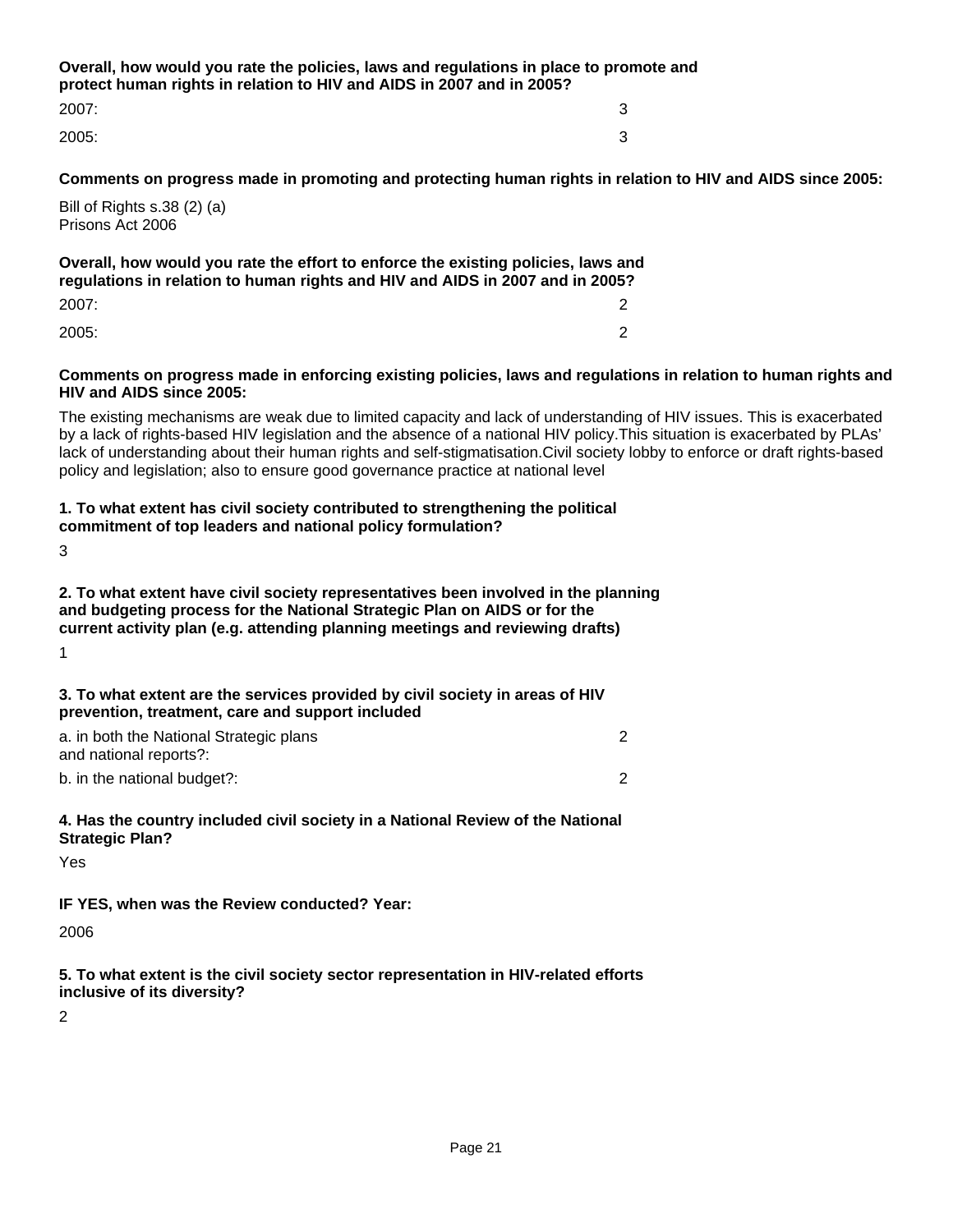#### **List the types of organizations representing civil society in HIV and AIDS efforts:**

The following civil society organisations are included on the NACA: Fiji Red Cross Society, University of the South Pacific and FJN+.

The following civil society organisations are excluded from NACA:

Women – WAC, FWRM, FWCC SW and MSM – EGP, ATFF, SWAN, Amiti Youth – Provincial Youth Forum of the Fiji Islands, WAC FBOs – Methodist Church, PCPCC, Shri Sanatan Pratinidhi Sabha PLA – FJN+, ATFF AIDS service organisations – PACASO, RFHAF, ATFF, FRCS, Pacific Counselling and Social Services, Fiji Association of Social Workers GLBT – EGP Workers – Fiji Nursing Association Prisoners – WAC Theatre

#### **6. To what extent is civil society able to access**

| a. adequate financial support to<br>implement its HIV activities?: |  |
|--------------------------------------------------------------------|--|
| b. adequate technical support to<br>implement its HIV activities?: |  |

#### **Overall, how would you rate the efforts to increase civil society participation in 2007 and in 2005?**

| 2007: |   |
|-------|---|
| 2005: | ⌒ |

#### **Comments on progress made in increasing civil society participation since 2005:**

We are currently in a state of non-participation which involves:

- a) Lack of information sharing
- b) Government agencies are in full control and make no effort to change the situation
- c) Government agencies' agenda takes precedence over that of civil society;
- d) Government agencies define and implement policy without any civil society input;
- e) No strategic plan to involve civil society.

### **1. Has the country identified the districts (or equivalent geographical/decentralized level) in need of HIV prevention programmes?**

No

# **IF NO, how are HIV prevention programmes being scaled-up?:**

Civil society is not privy to this information since July 2007. However, civil society continues to lobby for increased engagement and improved governance in the national response.

#### **1. Has the country identified the districts (or equivalent geographical/decentralized level) in need of HIV and AIDS treatment, care and support services?**

No